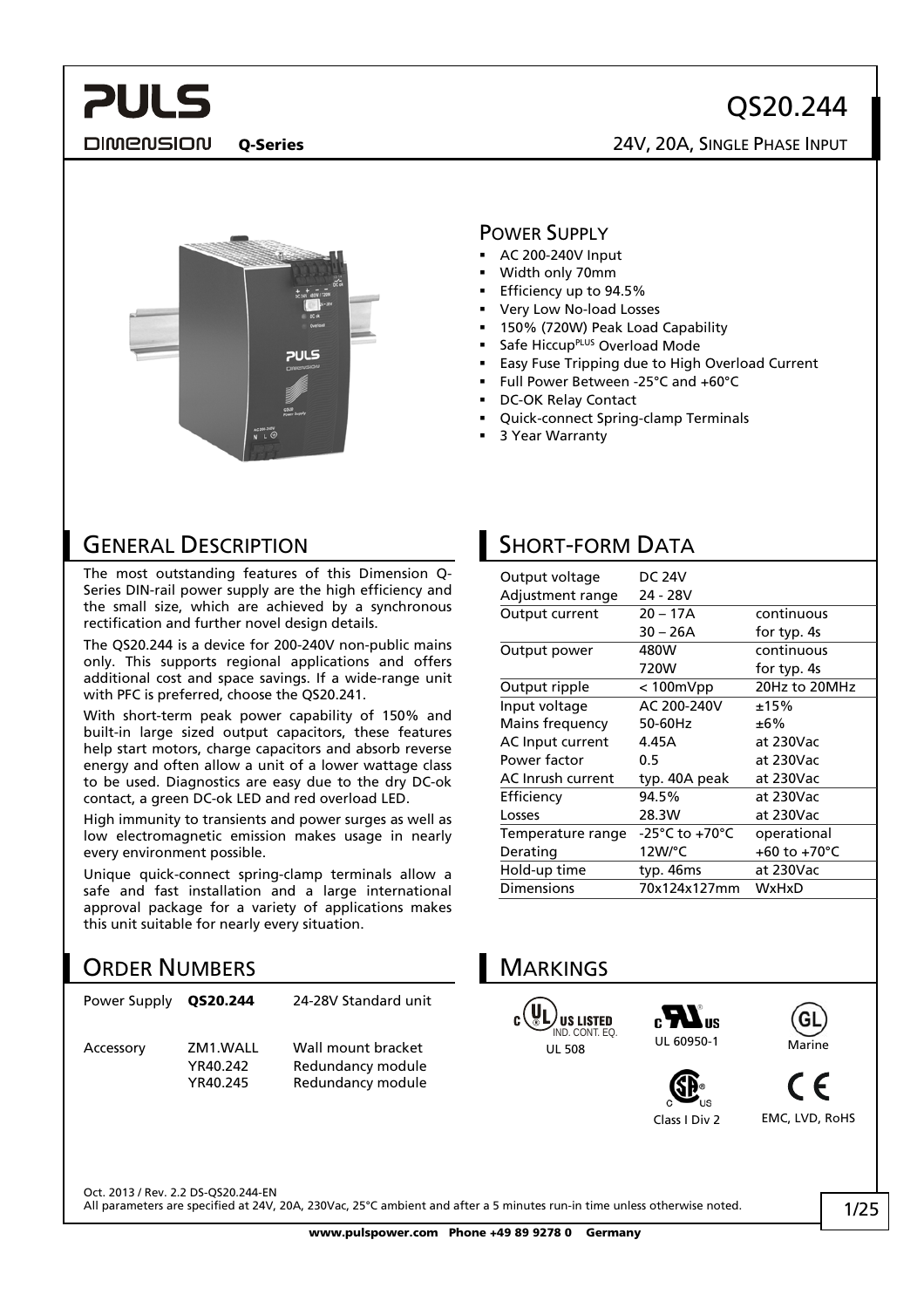**DIMENSION** 

### INDEX

|    |                                    | Page | Page                                          |
|----|------------------------------------|------|-----------------------------------------------|
|    |                                    |      | 20. Physical Dimensions and Weight 17         |
| 2. |                                    |      |                                               |
| 3. |                                    |      | 21.1. ZM1.WALL Wall Mounting Bracket18        |
| 4. |                                    |      | 21.2. YR40 Redundancy Modules  19             |
| 5. |                                    |      |                                               |
| 6. |                                    |      |                                               |
| 7. |                                    |      |                                               |
| 8. |                                    |      | 22.3.                                         |
| 9. |                                    |      |                                               |
|    | 10. Lifetime Expectancy and MTBF10 |      | 22.5.                                         |
|    |                                    |      |                                               |
|    |                                    |      | 22.7. Parallel Use to Increase Output Power23 |
|    | 13. Front Side and User Elements12 |      |                                               |
|    |                                    |      | 22.9.                                         |
|    |                                    |      | 22.10. Inductive and Capacitive Loads24       |
|    |                                    |      | 22.11. Operation on Two Phases 24             |
|    |                                    |      | 22.12. Use in a Tightly Sealed Enclosure 24   |
|    |                                    |      | 22.13. Mounting Orientations  25              |
|    |                                    |      |                                               |

The information presented in this document is believed to be accurate and reliable and may change without notice. No part of this document may be reproduced or utilized in any form without permission in writing from the publisher.

## TERMINOLOGY AND ABREVIATIONS

| PE and $\bigoplus$ symbol | PE is the abbreviation for Protective Earth and has the same meaning as the symbol $\bigoplus$ .                                                                                                                                          |
|---------------------------|-------------------------------------------------------------------------------------------------------------------------------------------------------------------------------------------------------------------------------------------|
| Earth, Ground             | This document uses the term "earth" which is the same as the U.S. term "ground".                                                                                                                                                          |
| T.b.d.                    | To be defined, value or description will follow later.                                                                                                                                                                                    |
| <b>AC 230V</b>            | A figure displayed with the AC or DC before the value represents a nominal voltage with<br>standard tolerances (usually $±15\%$ ) included.<br>E.g.: DC 12V describes a 12V battery disregarding whether it is full (13.7V) or flat (10V) |
| <b>230Vac</b>             | A figure with the unit (Vac) at the end is a momentary figure without any additional<br>tolerances included.                                                                                                                              |
| <b>50Hz vs. 60Hz</b>      | As long as not otherwise stated, AC 230V parameters are valid at 50Hz mains frequency.                                                                                                                                                    |
| may                       | A key word indicating flexibility of choice with no implied preference.                                                                                                                                                                   |
| shall                     | A key word indicating a mandatory requirement.                                                                                                                                                                                            |
| should                    | A key word indicating flexibility of choice with a strongly preferred implementation.                                                                                                                                                     |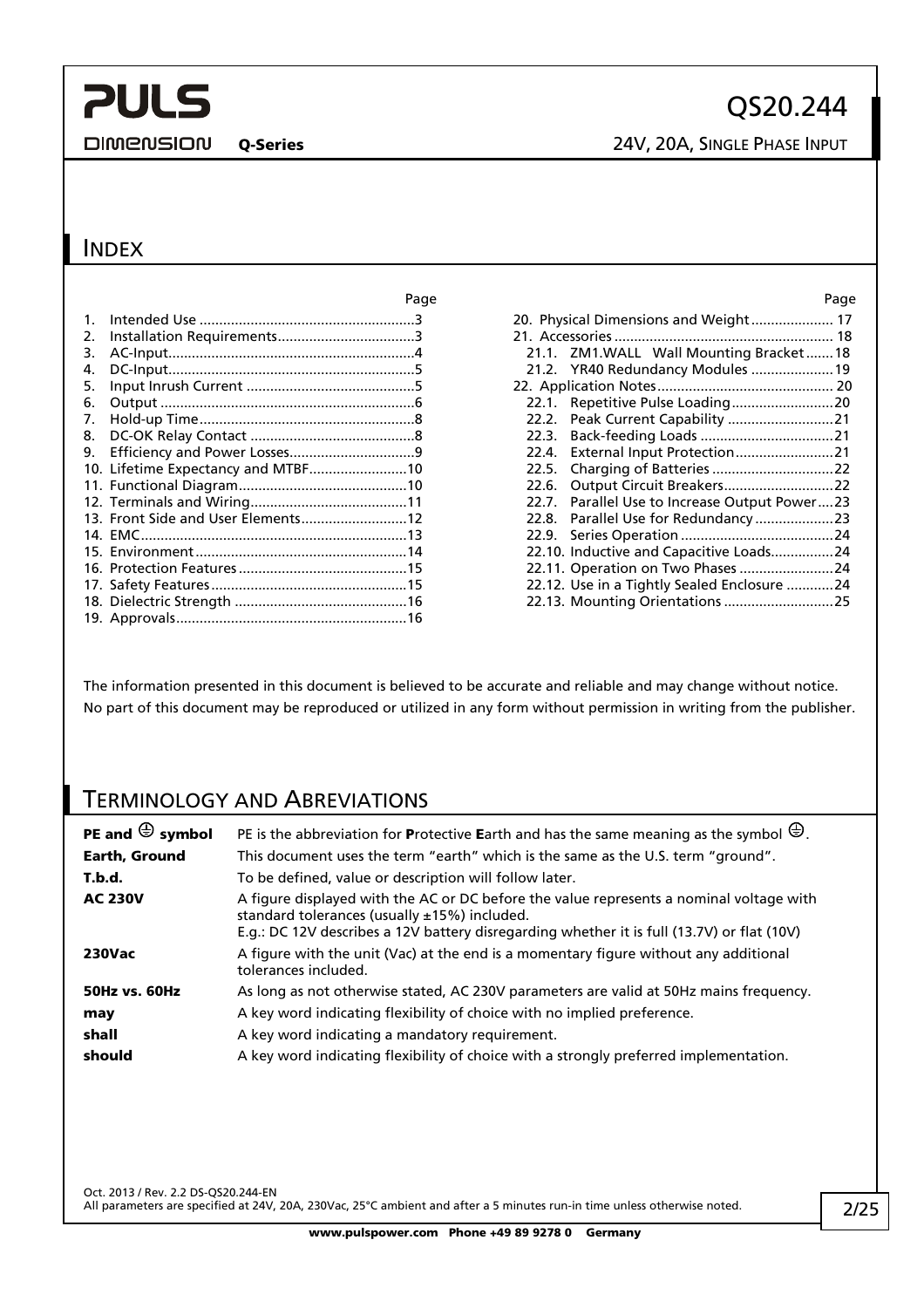<span id="page-2-0"></span>**DIMENSION** 

## 1. INTENDED USE

This device is designed for installation in an enclosure and is intended for the general use such as in industrial control, office, communication, and instrumentation equipment. The power supply is suitable for application, where a power factor correction according to EN 61000-3-2 is not needed. See also section [14.](#page-12-1)

Do not use this power supply in equipment, where malfunction may cause severe personal injury or threaten human life.

This device is designed for use in hazardous, non-hazardous, ordinary or unclassified locations.

## <span id="page-2-1"></span>2. INSTALLATION REQUIREMENTS

This device may only be installed and put into operation by qualified personnel.

This device does not contain serviceable parts. The tripping of an internal fuse is caused by an internal defect.

If damage or malfunction should occur during installation or operation, immediately turn power off and send unit to the factory for inspection.

Mount the unit on a DIN-rail so that the output terminals are located on the top and the input terminals are located on the bottom of the unit. For other mounting orientations see de-rating requirements in this document. See chapter [22.13](#page-24-1).

This device is designed for convection cooling and does not require an external fan. Do not obstruct airflow and do not cover ventilation grid (e.g. cable conduits) by more than 30%!

Keep the following installation clearances: 40mm on top, 20mm on the bottom, 5mm on the left and right sides are recommended when the device is loaded permanently with more than 50% of the rated power. Increase this clearance to 15mm in case the adjacent device is a heat source (e.g. another power supply).

A disconnecting means shall be provided for the output of the power supplies when used in applications according to CSA C22.2 No 107.1-01.

#### $\Delta$  WARNING  $\vert$  Risk of electrical shock, fire, personal injury or death.

- Do not use the power supply without proper grounding (Protective Earth). Use the terminal on the input block for earth connection and not one of the screws on the housing.
- Turn power off before working on the device. Protect against inadvertent re-powering.
- Make sure that the wiring is correct by following all local and national codes.
- Do not modify or repair the unit.
- Do not open the unit as high voltages are present inside.
- Use caution to prevent any foreign objects from entering the housing.
- Do not use in wet locations or in areas where moisture or condensation can be expected.
- Do not touch during power-on, and immediately after power-off. Hot surfaces may cause burns.

#### Notes for use in hazardous location areas:

The power supply is suitable for use in Class I Division 2 Groups A, B, C, D locations.

#### WARNING EXPLOSION HAZARDS!

Substitution of components may impair suitability for this environment. Do not disconnect the unit or operate the voltage adjustment unless power has been switched off or the area is known to be non-hazardous.

A suitable enclosure must be provided for the end product which has a minimum protection of IP54 and fulfils the requirements of the EN 60079-15.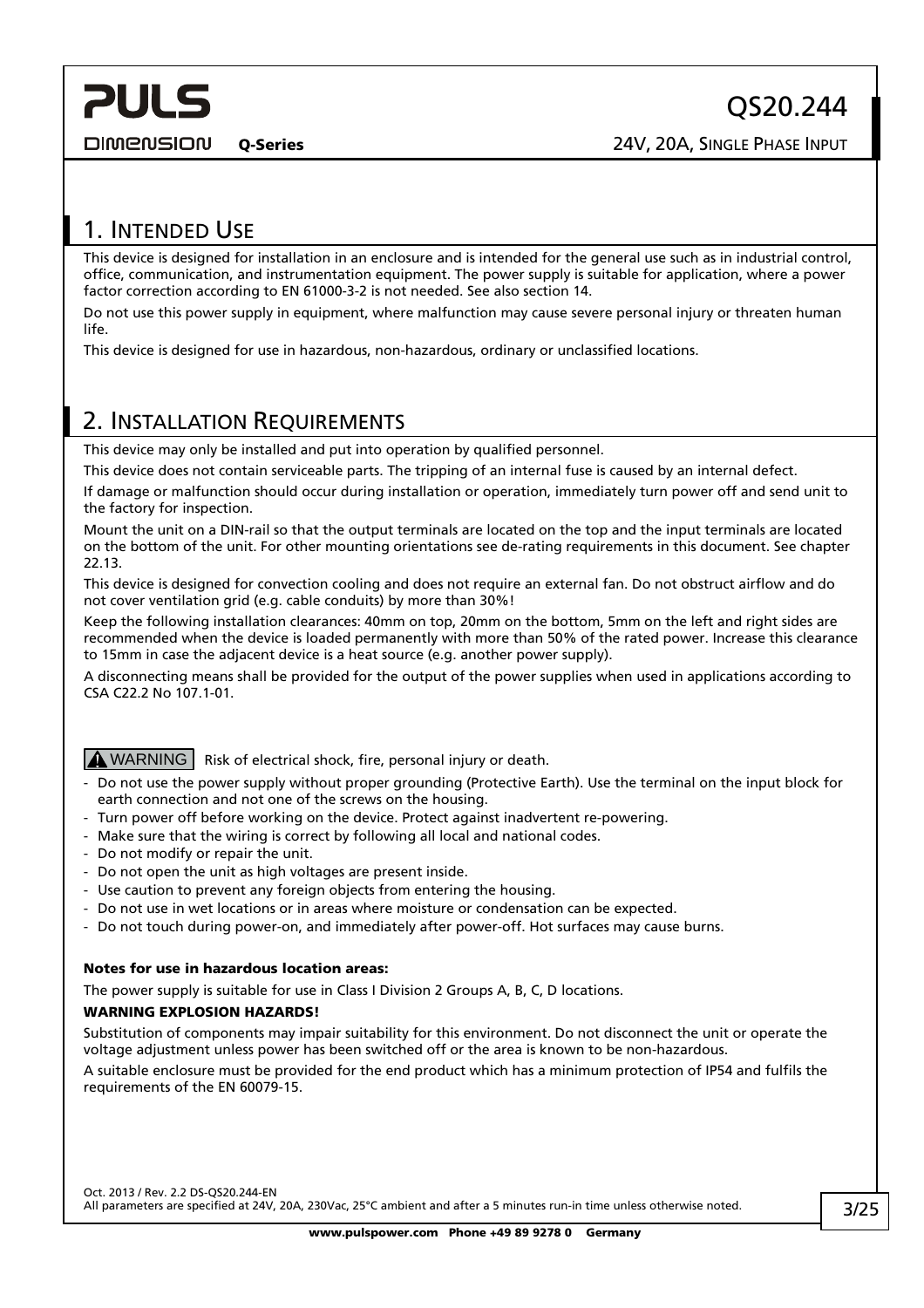<span id="page-3-0"></span>**DIMENSION** 

QS20.244

Q-Series 24V, 20A, SINGLE PHASE INPUT

## 3. AC-INPUT

| AC input                        | nom. | AC 200-240V | suitable for TN-, TT- and IT mains networks |
|---------------------------------|------|-------------|---------------------------------------------|
| AC input range                  | min. | 170-276Vac  | continuous operation                        |
|                                 | min. | 276-300Vac  | < 500ms                                     |
| Allowed voltage L or N to earth | max. | 276Vac      | continuous, IEC 62103                       |
| Input frequency                 | nom. | $50-60$ Hz  | ±6%                                         |
| Turn-on voltage                 | typ. | 155Vac      | steady-state value, see Fig. 3-1            |
| Shut-down voltage               | typ. | 110Vac      | steady-state value, see Fig. 3-1            |
|                                 |      |             |                                             |

|                   |      | <b>AC 230V</b>   |                              |  |
|-------------------|------|------------------|------------------------------|--|
| Input current     | typ. | 4.45A            | at 24V, 20A, see Fig. 3-3    |  |
| Power factor *)   | typ. | 0.5              | at 24V, 20A, see Fig. 3-4    |  |
| Crest factor **)  | typ. | 4.2              | at 24V, 20A                  |  |
| Start-up delay    | typ. | 140ms            | see Fig. 3-2                 |  |
| Rise time         | typ. | 88 <sub>ms</sub> | 0mF, 24V, 20A, see Fig. 3-2  |  |
|                   | typ. | 95 <sub>ms</sub> | 20mF, 24V, 20A, see Fig. 3-2 |  |
| Turn-on overshoot | max. | 100mV            | see Fig. 3-2                 |  |

\*) The power factor is the ratio of the true (or real) power to the apparent power in an AC circuit.

<span id="page-3-1"></span>\*\*) The crest factor is the mathematical ratio of the peak value to RMS value of the input current waveform.



<span id="page-3-2"></span>





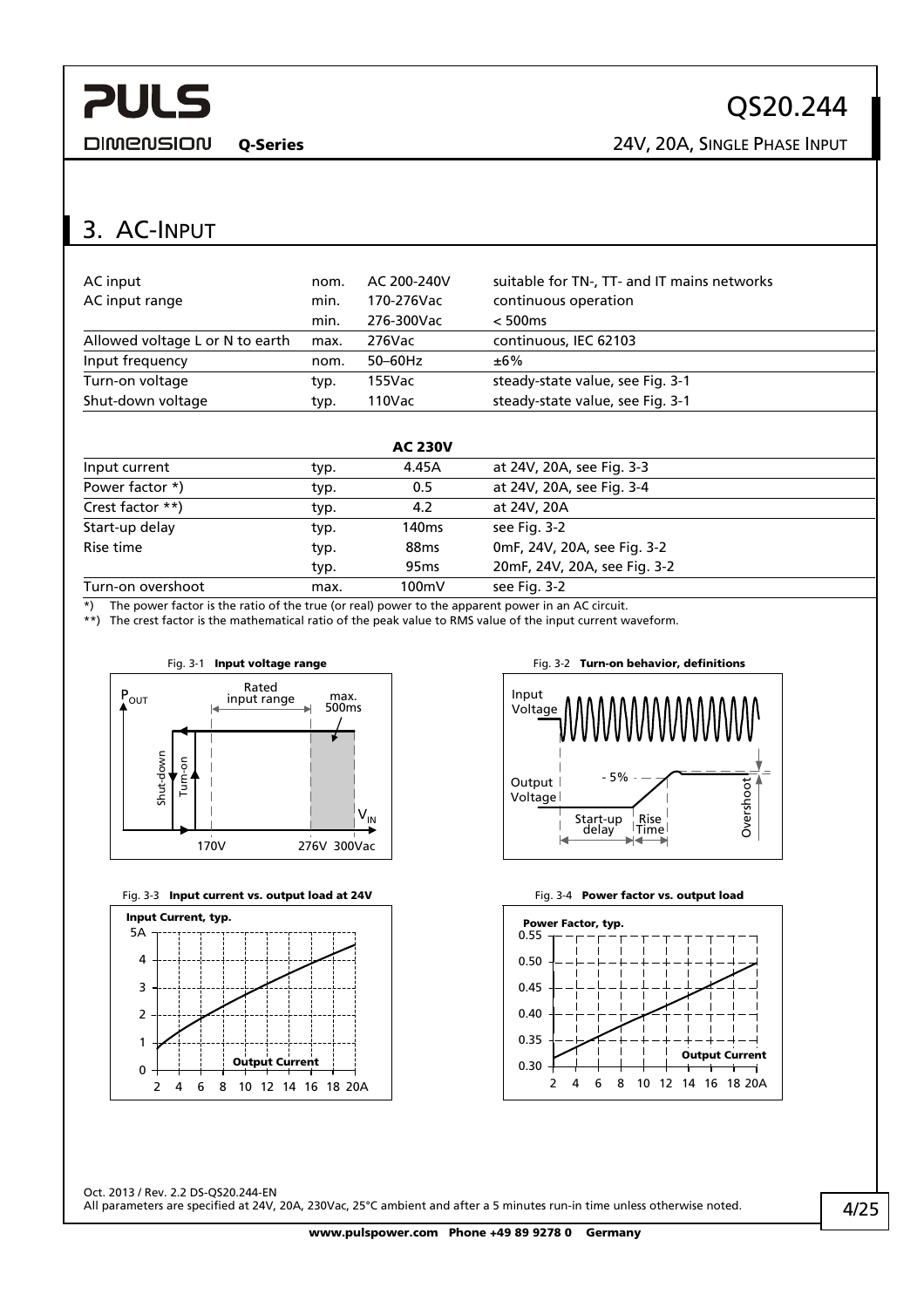<span id="page-4-0"></span>**DIMENSION** 

Q-Series 24V, 20A, SINGLE PHASE INPUT

QS20.244

## 4. DC-INPUT

Do not operate the power supply with DC-input voltage

## 5. INPUT INRUSH CURRENT

An active inrush current circuitry (NTC and fixed resistor which are bypassed by an IGBT after the inrush is completed) limits the input inrush current after turn-on of the input voltage.

The charging current into EMI suppression capacitors is disregarded in the first microseconds after switch-on.

|                |      | <b>AC 230V</b>      |                                           |
|----------------|------|---------------------|-------------------------------------------|
| Inrush current | max. | 52A <sub>peak</sub> | over entire temperature range; cold start |
|                | typ. | 40A <sub>peak</sub> | over entire temperature range; cold start |
| Inrush energy  | max. | $4A^2s$             | over entire temperature range; cold start |





| Input:        | 230Vac                   |
|---------------|--------------------------|
| Output:       | 24V, 20A                 |
| Ambient:      | 40°C, cold start         |
| Upper curve:  | Input current 20A / DIV  |
| Middle curve: | Input voltage 500V / DIV |
| Lower curve:  | Output voltage 20V / DIV |
| Time basis:   | 40ms / DIV               |
|               |                          |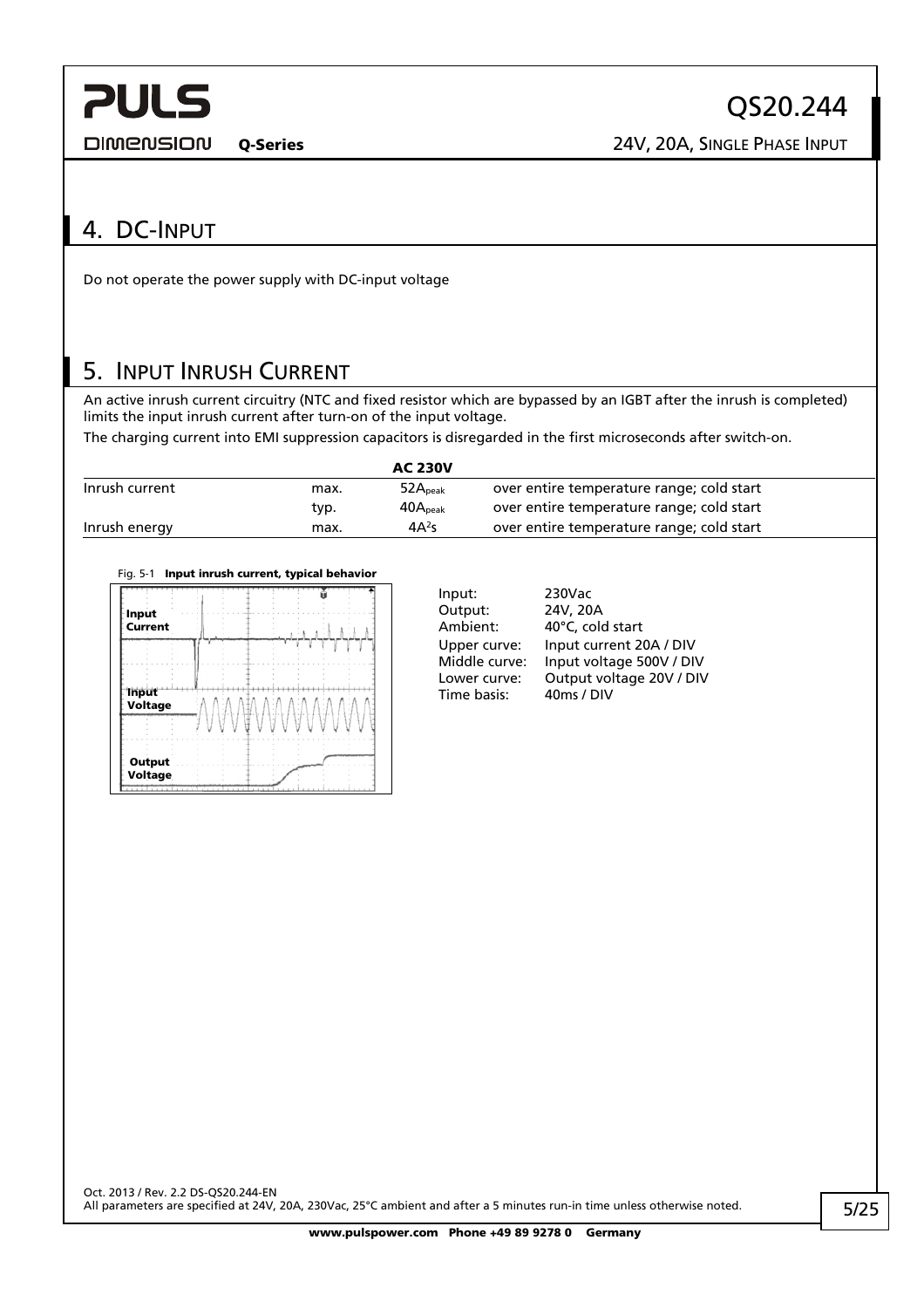<span id="page-5-0"></span>**DIMENSION** 

Q-Series 24V, 20A, SINGLE PHASE INPUT

## <span id="page-5-1"></span>6. OUTPUT

| Output voltage                        | nom. | 24V                            |                                                                                         |
|---------------------------------------|------|--------------------------------|-----------------------------------------------------------------------------------------|
| Adjustment range                      | min. | 24-28V                         | quaranteed                                                                              |
|                                       | max. | 30V ****)                      | at clockwise end position of potentiometer                                              |
| Factory setting                       | typ. | 24.1V                          | ±0.2%, at full load, cold unit                                                          |
| Line regulation                       | max. | 10 <sub>m</sub>                | 60-300Vac                                                                               |
| Load regulation                       | max. | 100mV                          | static value, $0A \rightarrow 20A$                                                      |
| Ripple and noise voltage              | max. | 100mVpp                        | 20Hz to 20MHz, 50Ohm                                                                    |
| Output current                        | nom. | 20A                            | continuously available at 24V, see Fig. 6-1                                             |
|                                       | nom. | 17A                            | continuously available at 28V, see Fig. 6-1                                             |
|                                       | nom. | $30A^{*}$                      | short term available BonusPower <sup>®*</sup> ,<br>at 24V, for typical 4s, see Fig. 6-1 |
|                                       | nom. | $26A^*$                        | short term available BonusPower <sup>®*</sup> ,<br>at 28V, for typical 4s, see Fig. 6-1 |
| Output power                          | nom. | 480W                           | continuously available                                                                  |
|                                       | nom. | 720W <sup>*</sup>              | short term available BonusPower <sup>®*)</sup>                                          |
| BonusPower <sup>®</sup> time          | typ. | 4s                             | duration until the output voltage dips, see Fig. 6-2                                    |
|                                       | min. | 3.5s                           |                                                                                         |
|                                       | max. | 4.5s                           |                                                                                         |
| BonusPower <sup>®</sup> recovery time | typ. | 7s                             | overload free time to reset power manager Fig. 6-4                                      |
| Overload behaviour                    |      | cont. current                  | output voltage > 20Vdc, see Fig. 6-1                                                    |
|                                       |      | Hiccup <sup>PLUS</sup> mode**) | output voltage < 20Vdc, see Fig. 6-1                                                    |
| Short-circuit current                 | min. | 30A ***)                       | load impedance 50mOhm, see Fig. 6-3                                                     |
|                                       | max. | 40A ***)                       | load impedance 50mOhm, see Fig. 6-3                                                     |
|                                       | max. | $14A$ ***)                     | average (R.M.S.) current, load impedance <10mOhm,<br>see Fig. 6-3                       |
| Output capacitance                    | typ. | 8 500µF                        | included inside the power supply                                                        |

\*) BonusPower®, short term power capability (up to typ. 4s)

The power supply is designed to support loads with a higher short-term power requirement without damage or shutdown. The shortterm duration is hardware controlled by an output power manager. This BonusPower® is repeatedly available. Detailed information can be found in chapter [22.1](#page-19-1). If the power supply is loaded longer with the BonusPower® than shown in the Bonus-time diagram (see [Fig. 6-2](#page-6-0)), the max. output power is automatically reduced to 480W. If the power requirement is continuously above 480W and the voltage falls below approx. 20V (due to the current regulating mode at overload), the unit shuts-off and makes periodical restart attempts. This behaviour is called hiccup mode, which is described below. If the voltage is above 20V, the unit continuously delivers current.

#### \*\*) Hiccup*PLUS* Mode

At heavy overloads (when output voltage falls below 20V), the power supply delivers continuous output current for 2s. After this, the output is switched off for approx. 17s before a new start attempt is automatically performed. This cycle is repeated as long as the overload exists. If the overload has been cleared, the device will operate normally. See also [Fig. 6-3.](#page-6-1) During the off-period a small rest voltage and rest current is present on the output.

\*\*\*) Discharge current of output capacitors is not included.

\*\*\*\*) This is the maximum output voltage which can occur at the clockwise end position of the potentiometer due to tolerances. It is not guaranteed value which can be achieved. The typical value is about 28.5V.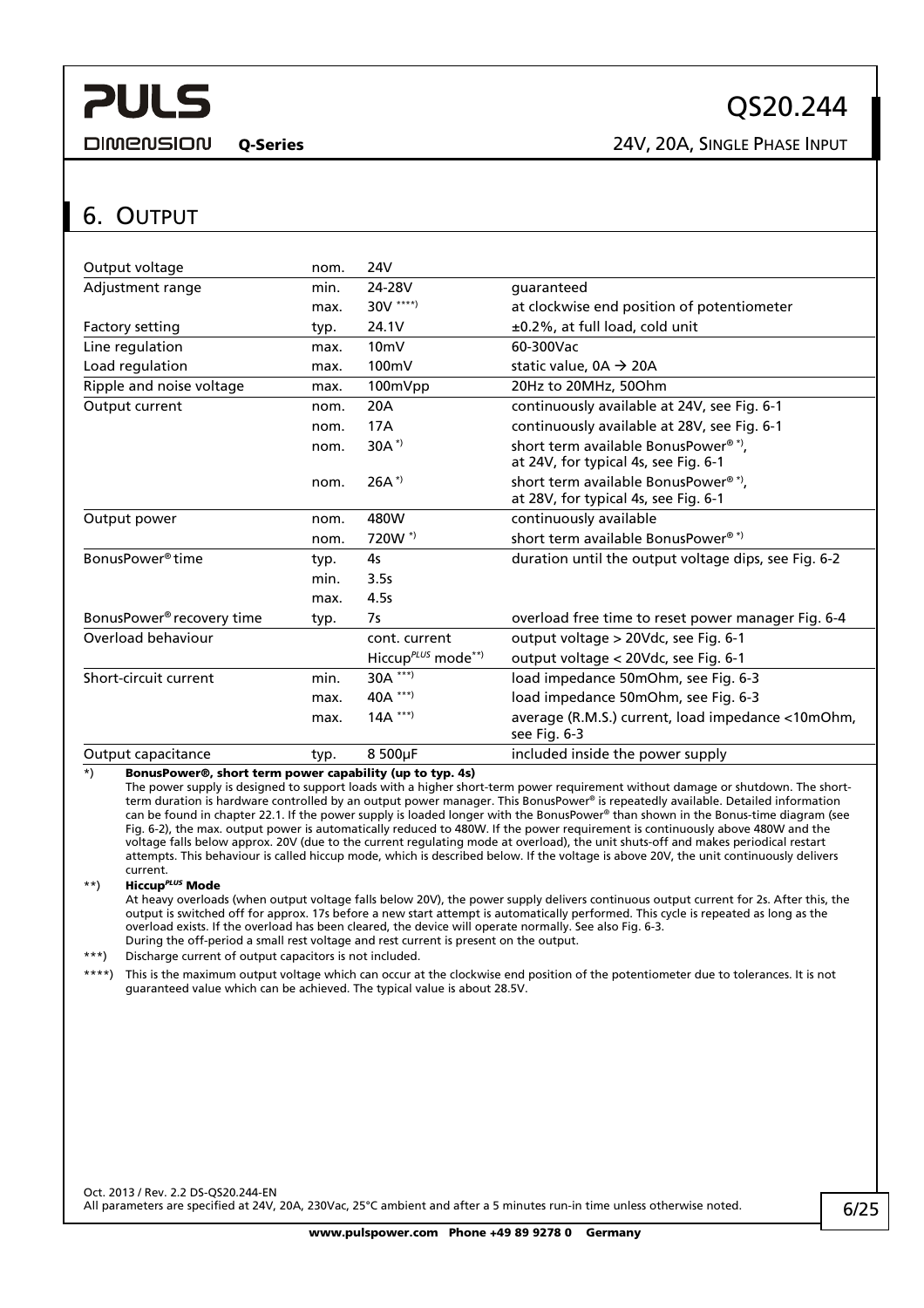Peak current capability (up to several milliseconds)

The power supply can deliver a peak current which is higher than the specified short term current. This helps to start current demanding loads or to safely operate subsequent circuit breakers.

The extra current is supplied by the output capacitors inside the power supply. During this event, the capacitors will be discharged and causes a voltage dip on the output. Detailed curves can be found in chapter [22.2.](#page-20-1)

| Peak current voltage dips | typ. | from 24V to 20V | at 40A for 50ms, resistive load |
|---------------------------|------|-----------------|---------------------------------|
|                           | tvp. | from 24V to 17V | at 100A for 2ms, resistive load |
|                           | typ. | from 24V to 16V | at 100A for 5ms, resistive load |



<span id="page-6-0"></span>

Fig. 6-2 Bonus time vs. output power



<span id="page-6-1"></span>



The BonusPower® is available as soon as power comes on and immediately after the end of an output short circuit or output overload.

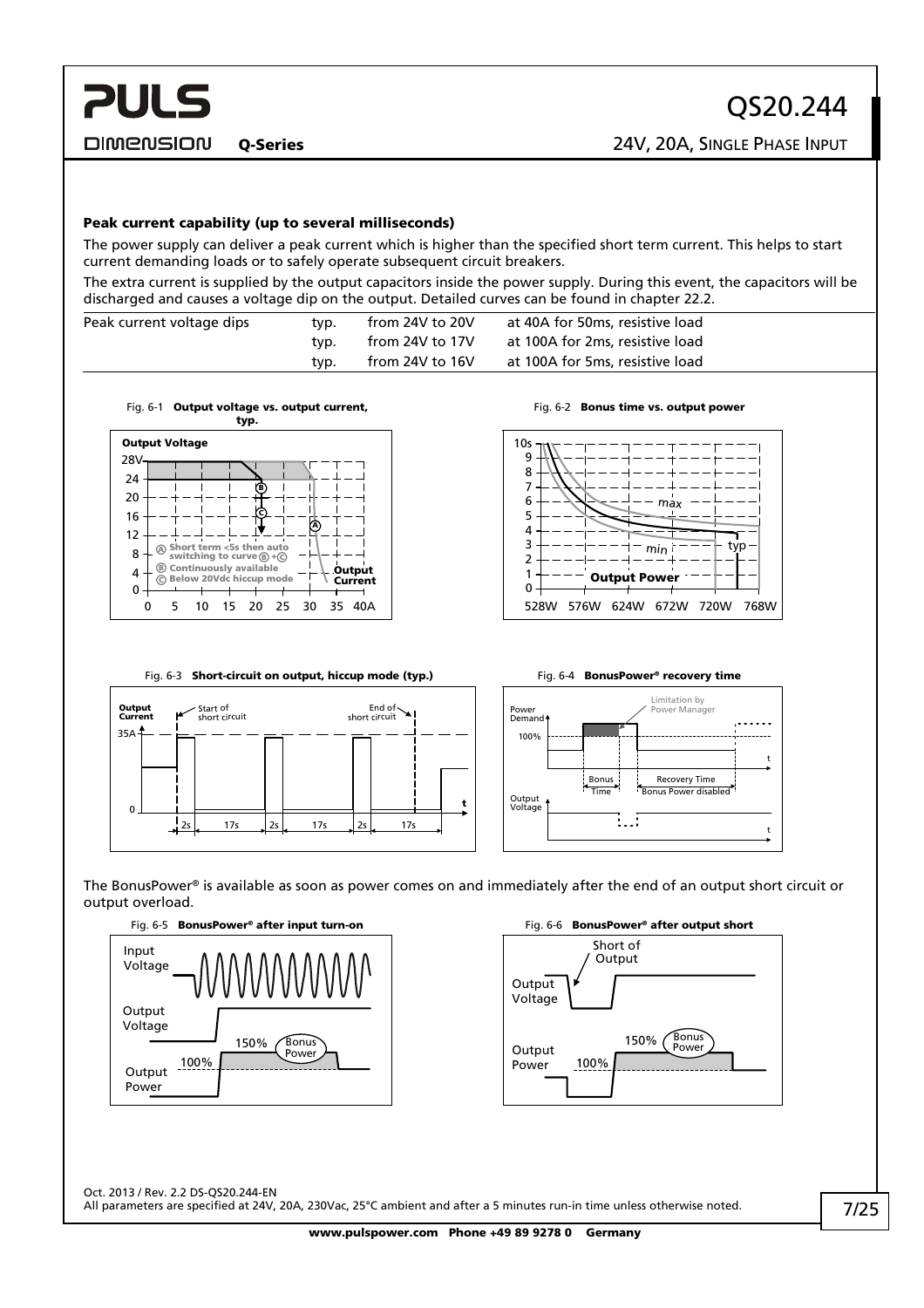<span id="page-7-0"></span>**DIMENSION** 

QS20.244

Q-Series 24V, 20A, SINGLE PHASE INPUT

#### <span id="page-7-2"></span><span id="page-7-1"></span>7. HOLD-UP TIME AC 230V Hold-up Time typ. 94ms at 24V, 10A, see [Fig. 7-1](#page-7-1) typ. 46ms at 24V, 20A, see [Fig. 7-1](#page-7-1) Fig. 7-1 Hold-up time vs. input voltage Fig. 7-2 Shut-down behavior, definitions Hold-up Time a Zero Transition 120ms a) 24V 10A typ. b) 24V 10A min. Input b 100 c) 24V 20A typ. d) 24V 20A min. Voltage 80 c  $60$ d - 5% 40 Output Voltage 20 Hold-up Time Input Voltage  $\Omega$ 170 200 230 264Vac 8. DC-OK RELAY CONTACT This feature monitors the output voltage, which is produced by the power supply itself. It is independent of a back-fed voltage from a unit connected in parallel to the power supply output. Contact closes As soon as the output voltage reaches the adjusted output voltage level. Contact opens As soon as the output voltage dips more than 10% below the adjusted output voltage. Short dips will be extended to a signal length of 250ms. Dips shorter than 1ms will be ignored. Contact re-closes As soon as the output voltage exceeds 90% of the adjusted voltage. Contact ratings max 60Vdc 0.3A, 30Vdc 1A, 30Vac 0.5A resistive load min 1mA at 5Vdc min. permissible load Isolation voltage See dielectric strength table in section [18.](#page-15-1) Fig. 8-1 DC-ok relay contact behavior  $V_{\text{OUT}} = V_{\text{ADI}}$ 10%  $0.9*V_{ADJ}$ < 1ms > 1ms 250ms  $-50$  $\frac{1}{2}$ -ಕಾ  $\overline{\circ}$ closed open closed open Note: The DC-ok feature requires that the output voltage reaches the nominal (=adjusted) level after turn-on in order to function according to specification. If this level cannot be achieved, the overload lamp will be on and the DC-ok contact will be open. The overload signal will only shut off as soon as the adjusted voltage is reached. This is an important condition to consider particularly, if the load is a battery, the power supply is used in parallel or the power supply is used for N+1 redundant systems. Oct. 2013 / Rev. 2.2 DS-QS20.244-EN All parameters are specified at 24V, 20A, 230Vac, 25°C ambient and after a 5 minutes run-in time unless otherwise noted.

8/25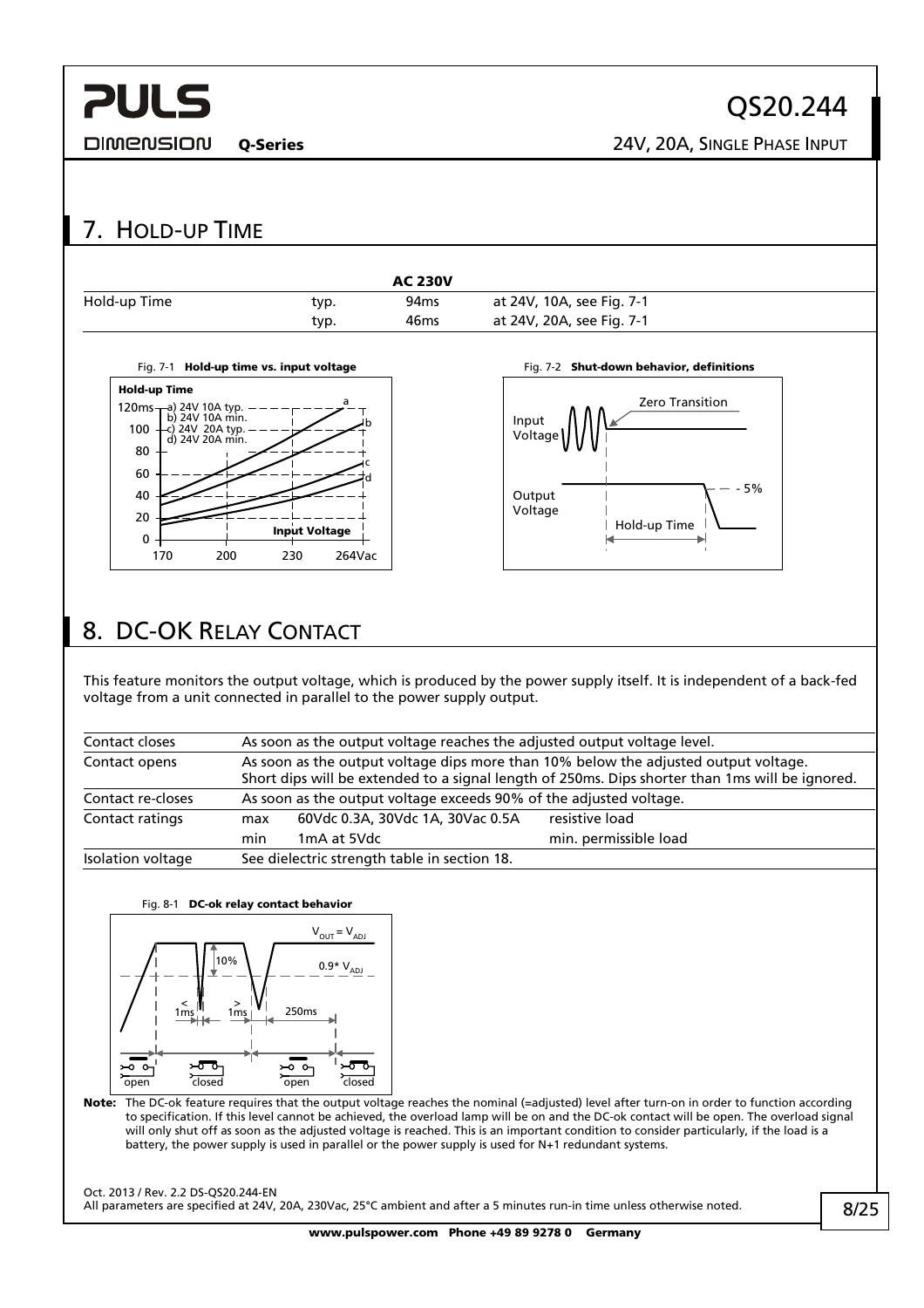<span id="page-8-0"></span>**DIMENSION** 

Q-Series 24V, 20A, SINGLE PHASE INPUT

## 9. EFFICIENCY AND POWER LOSSES

|                       |      | <b>AC 230V</b> |                                               |
|-----------------------|------|----------------|-----------------------------------------------|
| Efficiency            | typ. | 94.5%          | at 24V, 20A                                   |
| Average efficiency *) | typ. | 94.55%         | 25% at 5A, 25% at 10A, 25% at 15A, 25% at 20A |
| Power losses          | typ. | 4.4W           | at 24V, 0A                                    |
|                       | typ. | 28.3W          | at 24V, 20A                                   |

\*) The average efficiency is an assumption for a typical application where the power supply is loaded with 25% of the nominal load for 25% of the time, 50% of the nominal load for another 25% of the time, 75% of the nominal load for another 25% of the time and with 100% of the nominal load for the rest of the time.



#### Fig. 9-3 Efficiency vs. input voltage at 24V, 20A, typ.



#### Fig. 9-2 Losses vs. output current at 24V, typ.



#### Fig. 9-4 Losses vs. input voltage at 24V, 20A, typ.

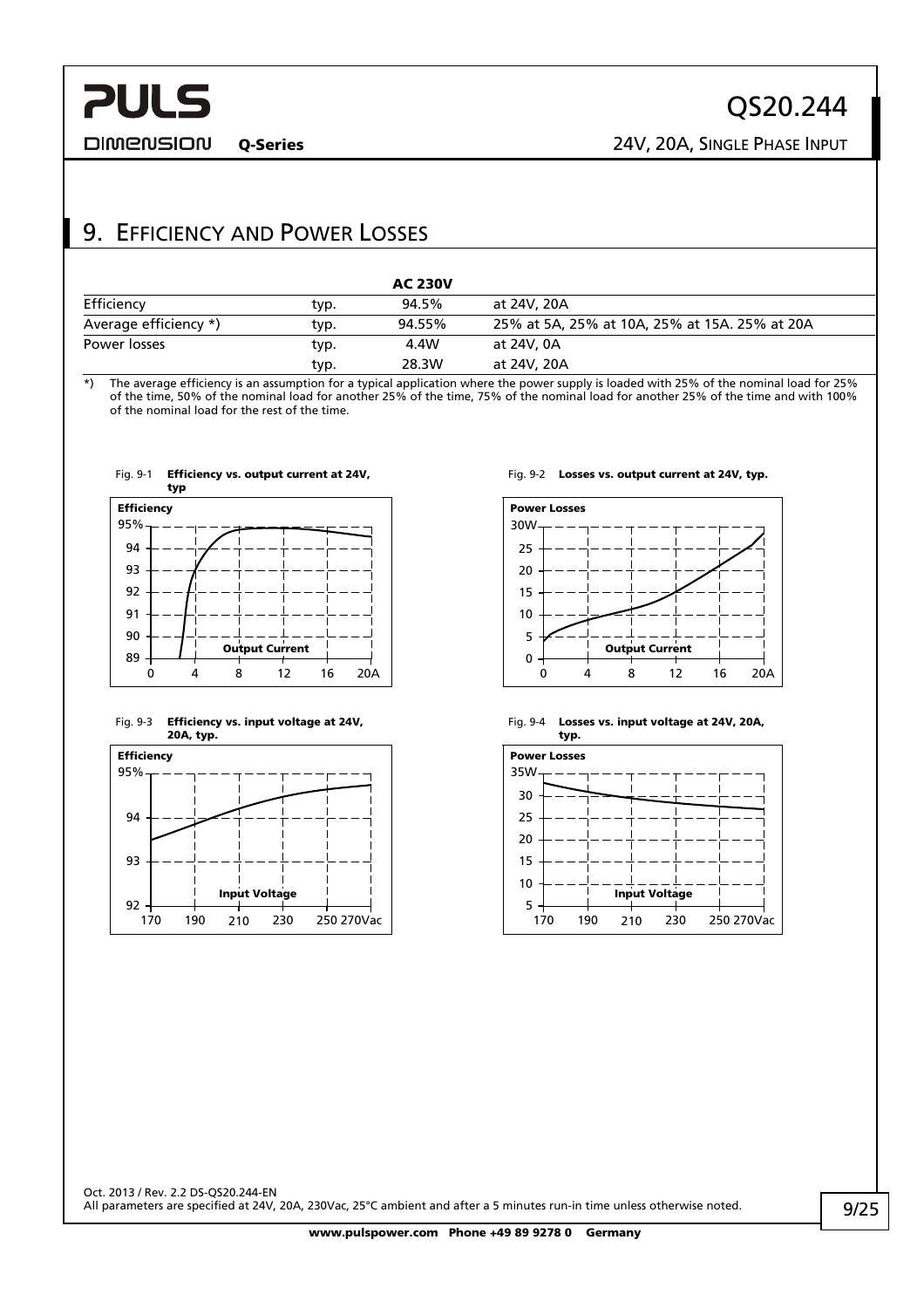<span id="page-9-0"></span>

Q-Series 24V, 20A, SINGLE PHASE INPUT

## 10. LIFETIME EXPECTANCY AND MTBF

|                              | <b>AC 230V</b> |                                          |
|------------------------------|----------------|------------------------------------------|
| Lifetime expectancy *)       | 62 000h        | at 24V, 20A and 40 $^{\circ}$ C          |
|                              | 307 000h *)    | at 24V, 10A and 40 $^{\circ}$ C          |
|                              | 188 000h *)    | at 24V, 20A and 25°C                     |
| MTBF **) SN 29500, IEC 61709 | 577 000h       | at 24V, 20A and 40°C                     |
|                              | 946 000h       | at 24V, 20A and 25 $\degree$ C           |
| MTBF **) MIL HDBK 217F       | 305 000h       | at 24V, 20A and 40°C; Ground Benign GB40 |
|                              | 409 000h       | at 24V, 20A and 25°C; Ground Benign GB25 |

\*) The Lifetime expectancy shown in the table indicates the minimum operating hours (service life) and is determined by the lifetime expectancy of the built-in electrolytic capacitors. Lifetime expectancy is specified in operational hours and is calculated according to the capacitor's manufacturer specification. The manufacturer of the electrolytic capacitors only guarantees a maximum life of up to 15 years (131 400h). Any number exceeding this value is a calculated theoretical lifetime which can be used to compare devices.

\*\*) MTBF stands for Mean Time Between Failure, which is calculated according to statistical device failures, and indicates reliability of a device. It is the statistical representation of the likelihood of a unit to fail and does not necessarily represent the life of a product. The MTBF figure is a statistical representation of the likelihood of a device to fail. A MTBF figure of e.g. 1 000 000h means that statistically one unit will fail every 100 hours if 10 000 units are installed in the field. However, it can not be determined if the failed unit has been running for 50 000h or only for 100h.

## 11. FUNCTIONAL DIAGRAM

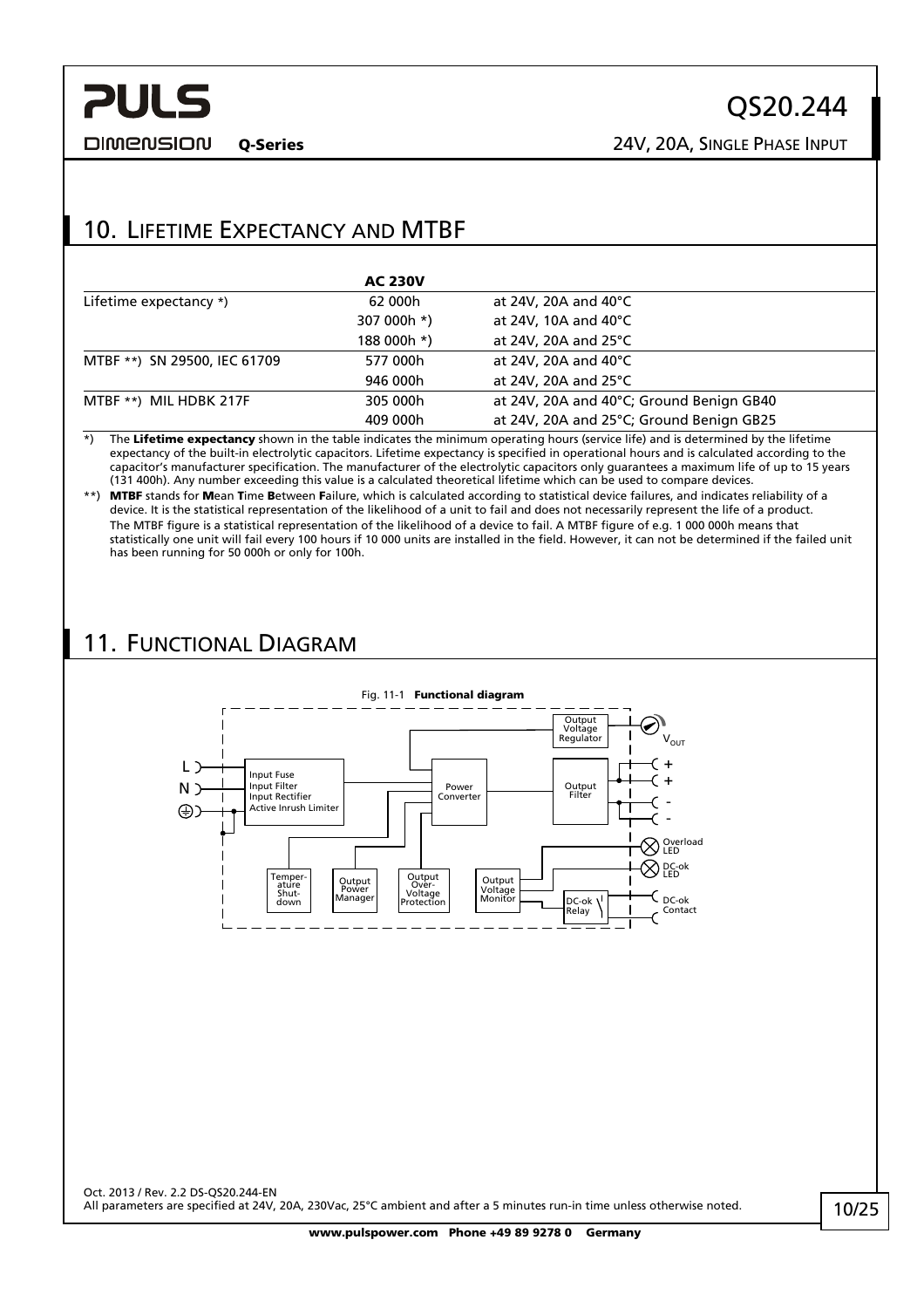<span id="page-10-0"></span>**DIMENSION** 

## 12. TERMINALS AND WIRING

Bi-stable, quick-connect spring clamp terminals. Shipped in open position.

- IP20 Finger safe construction.

- Suitable for field- and factory installation.

|                                            | <b>Input</b>              | Output                    | <b>DC-OK-Signal</b><br>spring-clamp terminals |  |
|--------------------------------------------|---------------------------|---------------------------|-----------------------------------------------|--|
| <b>Type</b>                                | spring-clamp terminals    | spring-clamp terminals    |                                               |  |
| Solid wire                                 | $0.5 - 6$ mm <sup>2</sup> | $0.5 - 6$ mm <sup>2</sup> | $0.3 - 4$ mm <sup>2</sup>                     |  |
| Stranded wire                              | $0.5 - 4$ mm <sup>2</sup> | $0.5 - 4$ mm <sup>2</sup> | $0.3 - 2.5$ mm <sup>2</sup>                   |  |
| <b>American Wire Gauge</b>                 | 20-10 AWG                 | 20-10 AWG                 | 26-12 AWG                                     |  |
| Wire stripping length                      | 10mm / 0.4inch            | 10mm/0.4inch              | 6mm / 0.25inch                                |  |
| Max. wire diameter<br>(including ferrules) | 2.8 <sub>mm</sub>         | 2.8 <sub>mm</sub>         | 2.25mm                                        |  |

#### Instructions:

- a) Use appropriate copper cables that are designed for minimum operating temperatures of:
	- 60°C for ambient up to 45°C and
	- 75°C for ambient up to 60°C minimum
	- 90°C for ambient up to 70°C minimum.
- b) Follow national installation codes and installation regulations!
- c) Ensure that all strands of a stranded wire enter the terminal connection!
- d) Do not use the unit without PE connection.
- e) Unused terminal compartments should be securely tightened. f) Ferrules are allowed.



#### Daisy Chaining of Outputs:

Daisy chaining (jumping from one power supply output to the next) is allowed as long as the average output current through one terminal pin does not exceed 25A. If the current is higher, use a separate distribution terminal block as shown in [Fig. 12-3.](#page-10-1)



<span id="page-10-1"></span>

#### Fig. 12-2 Daisy chaining of outputs Fig. 12-3 Using distribution terminals

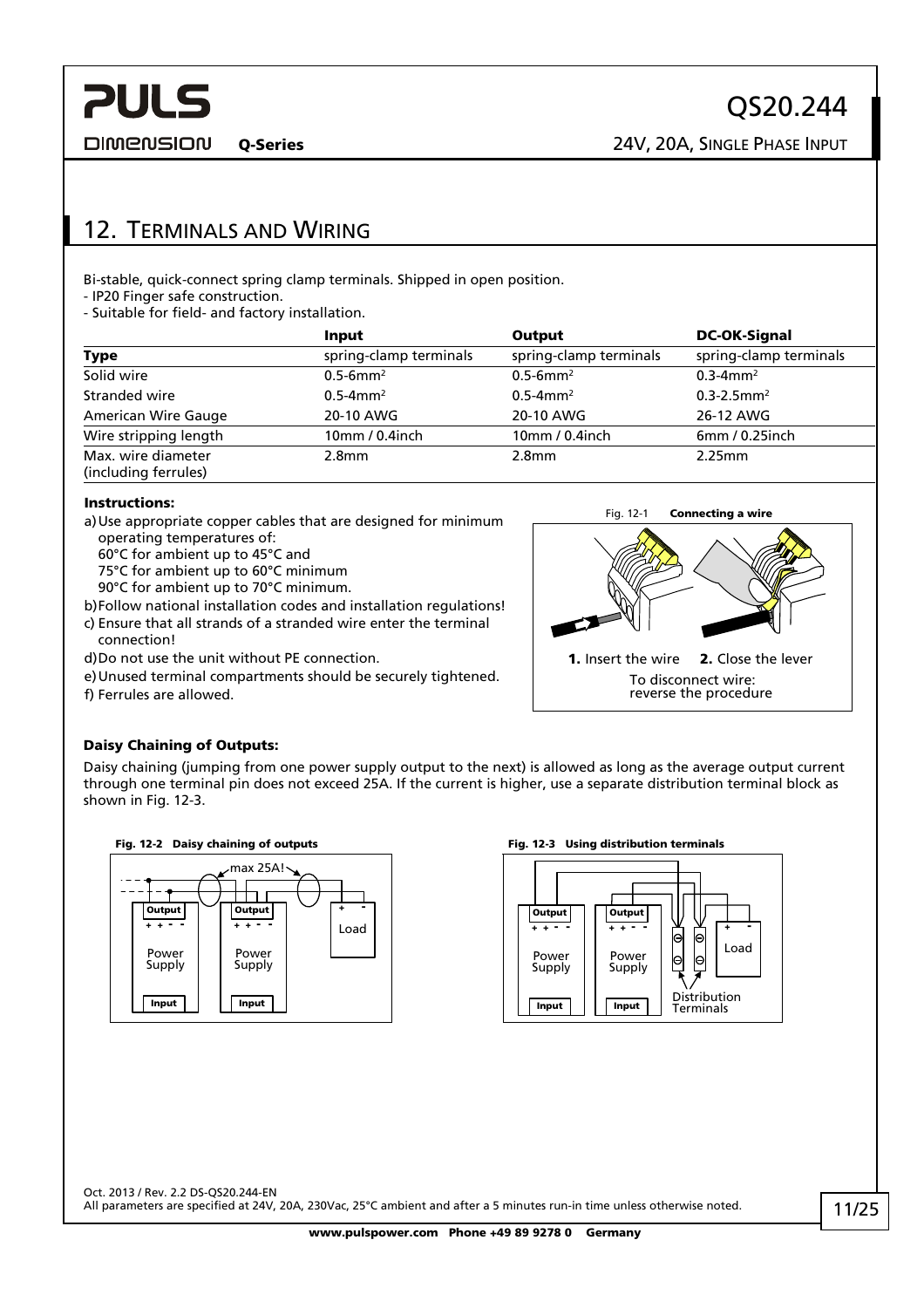<span id="page-11-0"></span>**DIMENSION** 

QS20.244

Q-Series 24V, 20A, SINGLE PHASE INPUT

## 13. FRONT SIDE AND USER ELEMENTS





### A Input Terminals (Quick-connect spring-clamp terminals) N, L Line input

- **E** PE (Protective Earth) input
- **B** Output Terminals (Quick-connect spring-clamp terminals, two pins per pole)
	- + Positive output
		- Negative (return) output
- C DC-OK Relay Contact (Quick-connect spring-clamp terminals) The DC-OK relay contact is synchronized with the DC-OK LED. See chapter [8](#page-7-2) for details.
- D Output voltage potentiometer Open the flap to adjust the output voltage. Factory set: 24.1V
- E DC-OK LED (green)

On, when the output voltage is >90% of the adjusted output voltage

F Overload LED (red)

On, when the voltage on the output terminals is <90% of the adjusted output voltage, or in case of a short circuit in the output. Input voltage is required.

#### Indicators, LEDs

|                                      | <b>Overload LED</b> | <b>DC-OK LED</b> | <b>DC-OK Contact</b> |
|--------------------------------------|---------------------|------------------|----------------------|
| Normal mode                          | OFF                 | OΝ               | Closed               |
| During BonusPower <sup>®</sup>       | OFF                 | ΟN               | Closed               |
| Overload ( $V_{\text{OUT}} < 90\%$ ) | *)                  | <b>OFF</b>       | Open                 |
| Output short circuit                 | *\                  | <b>OFF</b>       | Open                 |
| Temperature Shut-down                | *\                  | <b>OFF</b>       | Open                 |
| No input power                       | OFF                 | OFF              | Open                 |

\*) Up to 4s of overloading, the power supply delivers continuous output current. After this, the output power is reduced to nearly zero for approx. 17s before a new start attempt is automatically performed. If the overload has been cleared, the device will operate normally. If the overload still exists, the output current will be delivered for 2 to 4s (depending on the overload) again followed by a 17s rest time. This cycle is repeated as long as the overload exists.

 The red overload LED is permanently on when the overload current is continuously flowing. During the 17s rest period, the red LED is flashing with a frequency of approx. 1.3Hz.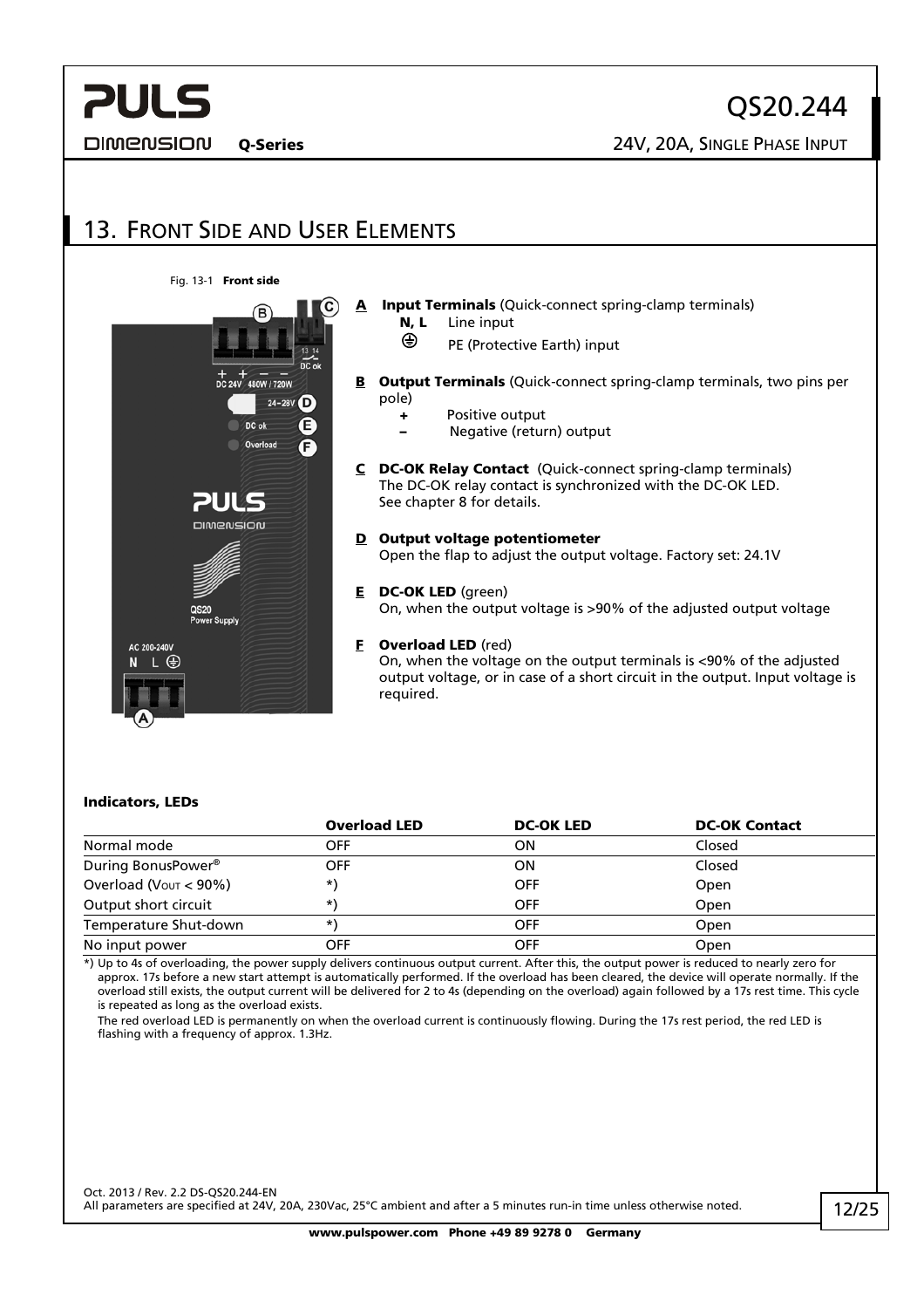<span id="page-12-0"></span>**DIMENSION** 

Q-Series 24V, 20A, SINGLE PHASE INPUT

## <span id="page-12-1"></span>14. EMC

The power supply is suitable for application, where a power factor correction according to EN 61000-3-2 is not needed (See footnote remarks). A detailed EMC report is available on request.

| <b>EMC Immunity</b>            | According generic standards: EN 61000-6-1 and EN 61000-6-2 |                                         |                    |                    |  |
|--------------------------------|------------------------------------------------------------|-----------------------------------------|--------------------|--------------------|--|
| Electrostatic discharge        | EN 61000-4-2                                               | contact discharge                       | 8kV                | Criterion A        |  |
|                                |                                                            | air discharge                           | 15kV               | <b>Criterion A</b> |  |
| Electromagnetic RF field       | EN 61000-4-3                                               | 80MHz-2.7GHz                            | 10V/m              | Criterion A        |  |
| <b>Fast transients (Burst)</b> | EN 61000-4-4                                               | input lines                             | 4kV                | Criterion A        |  |
|                                |                                                            | output lines                            | 2kV                | Criterion A        |  |
|                                |                                                            | DC-OK signal (coupling clamp)           | 1kV                | <b>Criterion A</b> |  |
| Surge voltage on input         | EN 61000-4-5                                               | $L \rightarrow N$                       | 2kV                | Criterion A        |  |
|                                |                                                            | $L \rightarrow PE$ , N $\rightarrow PE$ | 4kV                | Criterion A        |  |
| Surge voltage on output        | EN 61000-4-5                                               | $+ \rightarrow -$                       | 1kV                | Criterion A        |  |
|                                |                                                            | $+/ \rightarrow$ PE                     | 1kV                | <b>Criterion A</b> |  |
| Surge voltage on DC-OK         | EN 61000-4-5                                               | DC-OK signal $\rightarrow$ PE           | 1kV                | Criterion A        |  |
| Conducted disturbance          | EN 61000-4-6                                               | 0.15-80MHz                              | 10V                | Criterion A        |  |
| Mains voltage dips             | EN 61000-4-11                                              | 0% of 200Vac                            | 0Vac, 20ms         | <b>Criterion A</b> |  |
|                                |                                                            | 40% of 200Vac                           | 80Vac, 200ms       | Criterion C        |  |
|                                |                                                            | 70% of 200Vac                           | 140Vac, 500ms      | <b>Criterion A</b> |  |
| Voltage interruptions          | EN 61000-4-11                                              | 0% of 200Vac (=0V)                      | 5000 <sub>ms</sub> | Criterion C        |  |
| <b>Powerful transients</b>     | <b>VDE 0160</b>                                            | over entire load range                  | 750V, 1.3ms        | Criterion A        |  |
|                                |                                                            |                                         |                    |                    |  |

Criterions:

A: Power supply shows normal operation behavior within the defined limits.

C: Temporary loss of function is possible. Unit may shut-down and restarts by itself. No damage or hazards for the power supply will occur.

| <b>EMC Emission</b>                     | According generic standards: EN 61000-6-3 and EN 61000-6-4 |                                                                   |  |  |  |
|-----------------------------------------|------------------------------------------------------------|-------------------------------------------------------------------|--|--|--|
| Conducted emission<br>input lines       | EN 55011, EN 55022, FCC Part 15, CISPR 11, CISPR 22        | Class B                                                           |  |  |  |
| Conducted emission<br>output lines ***) | IEC/CISPR 16-1-2, IEC/CISPR 16-2-1                         | limits for DC power port acc. EN<br>61000-6-3 not fulfilled ****) |  |  |  |
| Radiated emission                       | EN 55011, EN 55022                                         | Class B                                                           |  |  |  |
| Harmonic input current                  | EN 61000-3-2                                               | Not fulfilled **)                                                 |  |  |  |
| Voltage fluctuations, flicker           | EN 61000-3-3                                               | fulfilled *)                                                      |  |  |  |

This device complies with FCC Part 15 rules.

Operation is subjected to following two conditions: (1) this device may not cause harmful interference, and (2) this device must accept any interference received, including interference that may cause undesired operation.

\*) tested with constant current loads, non pulsing

\*\*) The power supply does not fulfill the harmonic current standard EN61000-3-2. The use of this unit can be limited in some applications: A power supply has to comply with EN 61000-3-2 (Standard for harmonic input current) when: (a) the end-device is used within the European Union and

(b) the end-device is connected to a public mains supply with a nominal voltage ≥ 220Vac and

(c) the power supply is fitted in an end-device with an average input power in excess of 75W or fitted in an end-device with a continuous input power in excess of 75W or part of a lighting system.

Exception: End-devices for professional applications with an input power > 1000W do not need to fulfill EN 61000-3-2.

Comments:

- The average input power must be determined in accordance with EN 61000-3-2.

- Industrial mains supplies with their own transformer are considered to be "non-public".

- Where individual self-contained items of equipment are installed in a rack or case (e.g. devices connected in parallel), they are regarded as being individually connected to the mains supply. The rack or case need not be tested as a whole. Alternatively it is also permitted to assess the whole rack or case. This is recommended for devices used in professional applications with an input power greater than 1000W.

\*\*\*) for information only, not mandatory for EN 61000-6-3

\*\*\*\*) Quasi-peak values fulfilled, average values +5dB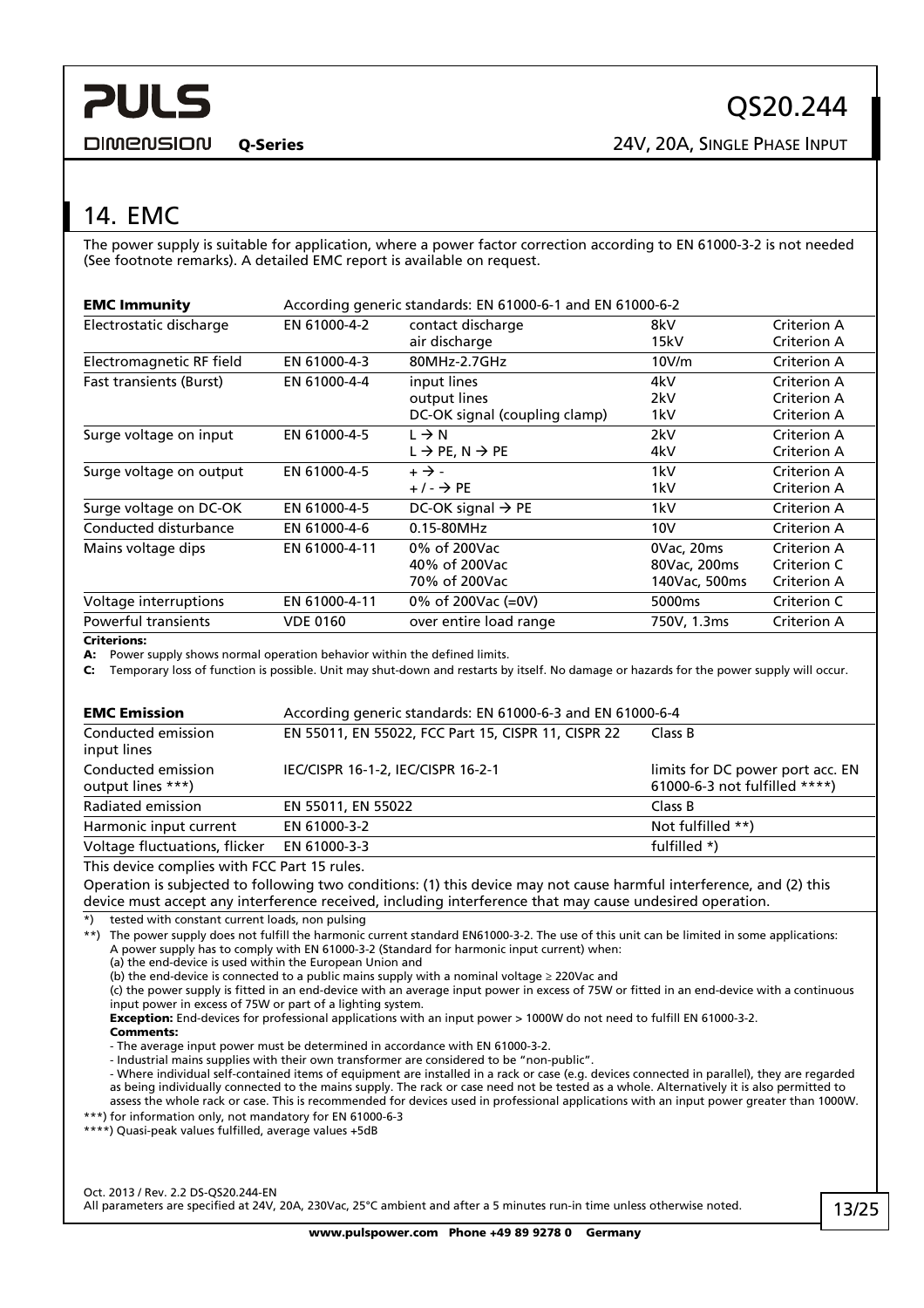<span id="page-13-0"></span>**DIMENSION** 

Q-Series 24V, 20A, SINGLE PHASE INPUT

| <b>Switching Frequencies</b> | The power supply has three converters with three different switching frequencies<br>included. One is nearly constant. The other two are input voltage and load dependent. |                                                   |  |  |
|------------------------------|---------------------------------------------------------------------------------------------------------------------------------------------------------------------------|---------------------------------------------------|--|--|
| Switching frequency 1        | 100kHz                                                                                                                                                                    | Resonant converter, nearly constant               |  |  |
| Switching frequency 2        | 125kHz to 510kHz                                                                                                                                                          | Boost converter, input voltage and load dependent |  |  |
| Switching frequency 3        | 35kHz to 45kHz                                                                                                                                                            | Aux. converter, input voltage and load dependent  |  |  |
|                              |                                                                                                                                                                           |                                                   |  |  |

## 15. ENVIRONMENT

| Operational temperature *)                                                                                                                                                                                                                                                                       | -25°C to +70°C (-13°F to 158°F)                                                                                     | reduce output power according Fig. 15-1                      |  |  |
|--------------------------------------------------------------------------------------------------------------------------------------------------------------------------------------------------------------------------------------------------------------------------------------------------|---------------------------------------------------------------------------------------------------------------------|--------------------------------------------------------------|--|--|
| Storage temperature                                                                                                                                                                                                                                                                              | $-40$ to $+85^{\circ}$ C ( $-40^{\circ}$ F to 185 $^{\circ}$ F)                                                     | for storage and transportation                               |  |  |
| Output de-rating                                                                                                                                                                                                                                                                                 | 12W/°C                                                                                                              | 60-70°C (140°F to 158°F)                                     |  |  |
| Humidity **)                                                                                                                                                                                                                                                                                     | 5 to 95% r.H.                                                                                                       | IEC 60068-2-30                                               |  |  |
| Vibration sinusoidal                                                                                                                                                                                                                                                                             | 2-17.8Hz: ±1.6mm; 17.8-500Hz: 2g<br>2 hours / axis                                                                  | IEC 60068-2-6                                                |  |  |
| Shock                                                                                                                                                                                                                                                                                            | 30g 6ms, 20g 11ms<br>3 bumps / direction, 18 bumps in total                                                         | IEC 60068-2-27                                               |  |  |
| Altitude                                                                                                                                                                                                                                                                                         | 0 to 2000m (0 to 6 560ft)                                                                                           | without any restrictions                                     |  |  |
|                                                                                                                                                                                                                                                                                                  | 2000 to 6000m (6 560 to 20 000ft)                                                                                   | reduce output power or ambient temperature,<br>see Fig. 15-2 |  |  |
|                                                                                                                                                                                                                                                                                                  |                                                                                                                     | IEC 62103, EN 50178, overvoltage category II                 |  |  |
| Altitude de-rating                                                                                                                                                                                                                                                                               | 30W/1000m or 5°C/1000m                                                                                              | > 2000m (6500ft), see Fig. 15-2                              |  |  |
| Over-voltage category                                                                                                                                                                                                                                                                            | Ш                                                                                                                   | IEC 62103, EN 50178, altitudes up to 2000m                   |  |  |
|                                                                                                                                                                                                                                                                                                  | Ш                                                                                                                   | altitudes from 2000m to 6000m                                |  |  |
| Degree of pollution                                                                                                                                                                                                                                                                              | 2                                                                                                                   | IEC 62103, EN 50178, not conductive                          |  |  |
| LABS compatibility                                                                                                                                                                                                                                                                               | The unit does not release any silicone or other LABS-critical substances and is suitable for<br>use in paint shops. |                                                              |  |  |
| $\mathbf{a}$ and $\mathbf{a}$ and $\mathbf{a}$ and $\mathbf{a}$ and $\mathbf{a}$ and $\mathbf{a}$ and $\mathbf{a}$ and $\mathbf{a}$ and $\mathbf{a}$ and $\mathbf{a}$ and $\mathbf{a}$ and $\mathbf{a}$ and $\mathbf{a}$ and $\mathbf{a}$ and $\mathbf{a}$ and $\mathbf{a}$ and $\mathbf{a}$ and | and the state of the state of the state of the state of the state of the state of the state of the state of the     |                                                              |  |  |

\*) Operational temperature is the same as the ambient temperature and is defined as the air temperature 2cm below the unit.

<span id="page-13-1"></span>\*\*) Do not energize while condensation is present





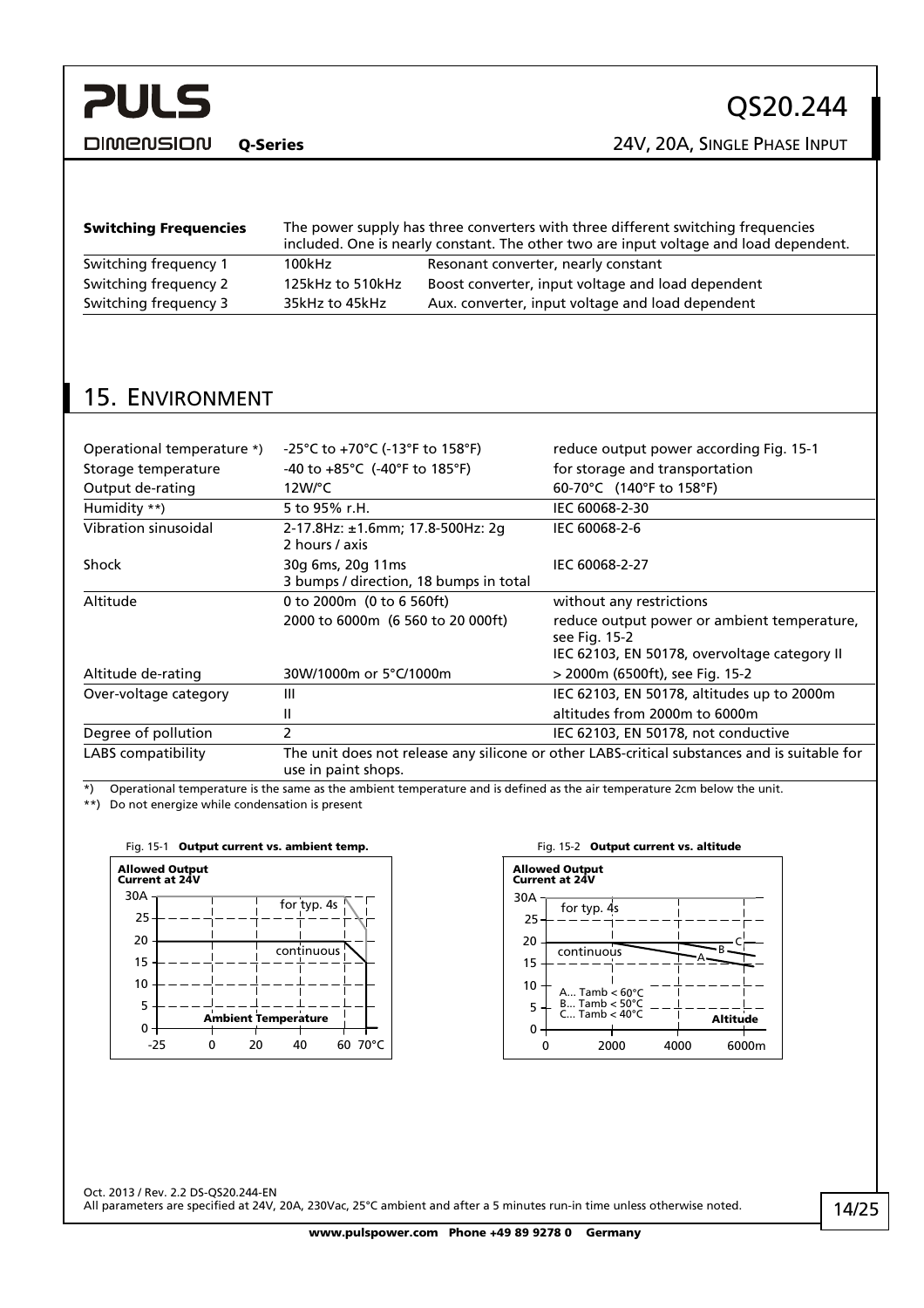<span id="page-14-0"></span>**DIMENSION** 

Q-Series 24V, 20A, SINGLE PHASE INPUT

## 16. PROTECTION FEATURES

| Output protection                                          | Electronically protected against overload, no-load and short-circuits *) |                                                                                                                                                                       |  |  |
|------------------------------------------------------------|--------------------------------------------------------------------------|-----------------------------------------------------------------------------------------------------------------------------------------------------------------------|--|--|
| Output over-voltage protection                             | typ. 32Vdc<br>max. 37Vdc                                                 | In case of an internal power supply defect, a redundant<br>circuit limits the maximum output voltage. The output<br>shuts down and automatically attempts to restart. |  |  |
| Degree of protection                                       | IP 20                                                                    | <b>EN/IEC 60529</b>                                                                                                                                                   |  |  |
| Penetration protection                                     | $> 3.5$ mm / $> 5$ mm                                                    | top side / bottom side; e.g. screws, small parts                                                                                                                      |  |  |
| Over-temperature protection                                | yes                                                                      | Output shut-down with automatic restart                                                                                                                               |  |  |
| Input transient protection                                 | <b>MOV (Metal Oxide Varistor)</b>                                        |                                                                                                                                                                       |  |  |
| Internal input fuse                                        | included                                                                 | not user replaceable                                                                                                                                                  |  |  |
| *) In case of a protection event, audible noise may occur. |                                                                          |                                                                                                                                                                       |  |  |

\*) In case of a protection event, audible noise may occur.

## 17. SAFETY FEATURES

| Input / output separation *)    | <b>SELV</b>                     | <b>IEC/EN 60950-1</b>                               |
|---------------------------------|---------------------------------|-----------------------------------------------------|
|                                 | <b>PELV</b>                     | IEC/EN 60204-1, EN 50178, IEC 62103, IEC 60364-4-41 |
|                                 | double or reinforced insulation |                                                     |
| Class of protection             |                                 | PE (Protective Earth) connection required           |
| Isolation resistance            | > 5MOhm                         | input to output, 500Vdc                             |
| PE resistance                   | $< 0.10$ hm                     |                                                     |
| Touch current (leakage current) | typ. 0.55mA / 1.56mA            | 230Vac, 50Hz, TN-, TT-mains / IT-mains              |
|                                 | $< 0.87$ mA $/ 2.00$ mA         | 264Vac, 50Hz, TN-, TT-mains / IT-mains              |

\*) double or reinforced insulation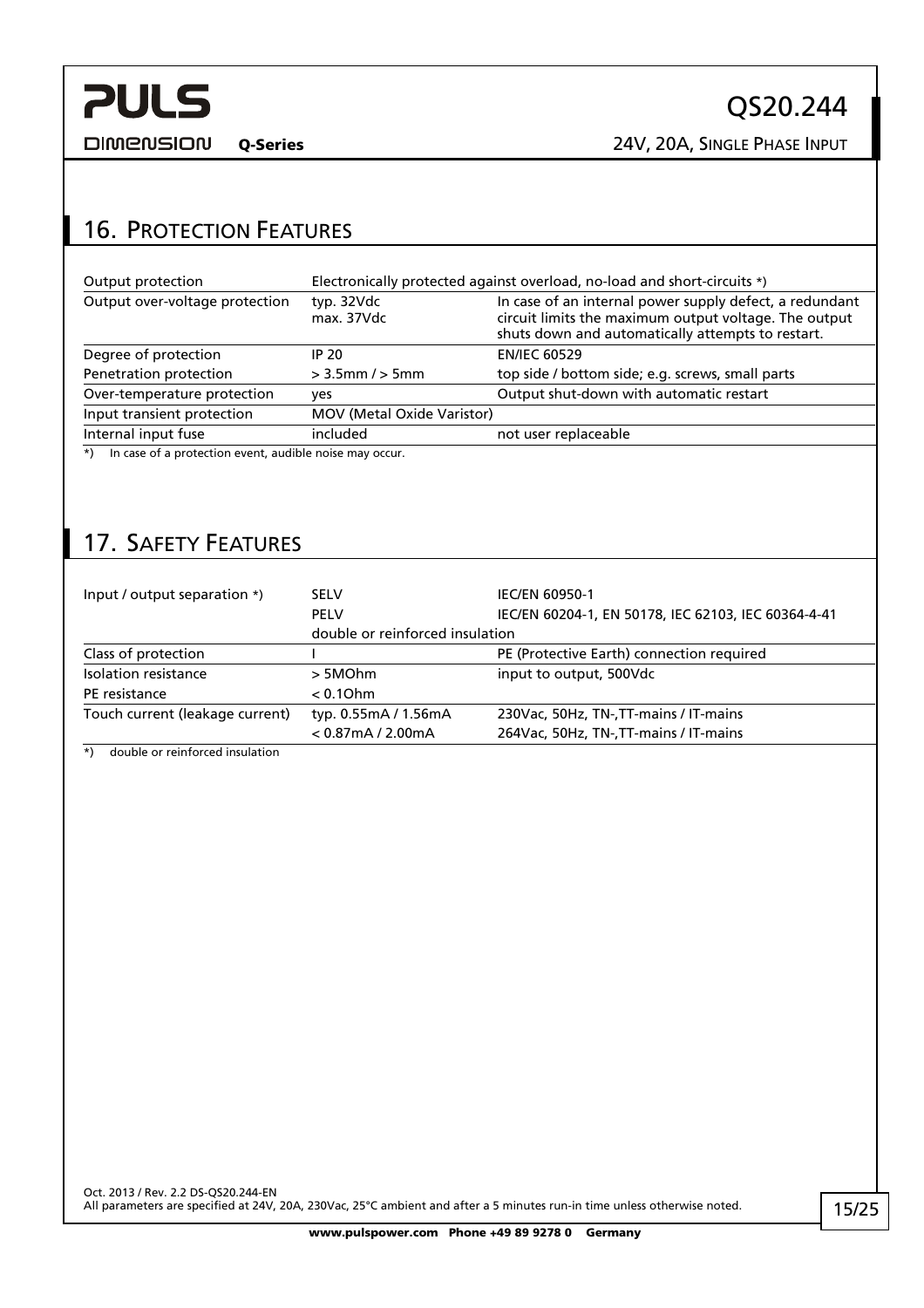<span id="page-15-0"></span>**DIMENSION** 

<span id="page-15-1"></span>18. DIELECTRIC STRENGTH

The output voltage is floating and has no ohmic connection to the ground. Type and factory tests are conducted by the manufacturer. Field tests may be conducted in the field using the appropriate test equipment which applies the voltage with a slow ramp (2s up and 2s down). Connect all input-terminals together as well as all output poles before conducting the test. When testing, set the cut-off current settings to the value in the table below.



|                         |     | А       | в       | C      | D      |
|-------------------------|-----|---------|---------|--------|--------|
| Type test               | 60s | 2500Vac | 3000Vac | 500Vac | 500Vac |
| Factory test            | 5s  | 2500Vac | 2500Vac | 500Vac | 500Vac |
| Field test              | 5s  | 2000Vac | 2000Vac | 500Vac | 500Vac |
| Cut-off current setting |     | >15mA   | >15mA   | >40mA  | >1mA   |

To fulfil the PELV requirements according to EN60204-1 § 6.4.1, we recommend that either the + pole, the – pole or any other part of the output circuit shall be connected to the protective earth system. This helps to avoid situations in which a load starts unexpectedly or can not be switched off when unnoticed earth faults occur.

B\*) When testing input to DC-OK ensure that the max. voltage between DC-OK and the output is not exceeded (column D). We recommend connecting DC-OK pins and the output pins together when performing the test.

## 19. APPROVALS

| <b>EC Declaration of Conformity</b>         | $\epsilon$                       | The CE mark indicates conformance with the<br>- EMC directive 2004/108/EC,<br>- Low-voltage directive (LVD) 2006/95/EC and<br>- RoHS directive 2011/65/EU                           |
|---------------------------------------------|----------------------------------|-------------------------------------------------------------------------------------------------------------------------------------------------------------------------------------|
| IEC 60950-1<br>$2nd$ Edition                | <b>IECEE</b><br><b>CB SCHEME</b> | CB Scheme,<br>Information Technology Equipment                                                                                                                                      |
| <b>UL 508</b>                               | <b>US LISTED</b><br>ND CONT FO   | Listed for use as Industrial Control Equipment;<br>U.S.A. (UL 508) and Canada (C22.2 No. 107-1-01);<br>E-File: E198865                                                              |
| UL 60950-1<br>2 <sup>nd</sup> Edition       | $_{\rm g}H_{\rm u}$              | Recognized for use as Information Technology Equipment,<br>Level 5; U.S.A. (UL 60950-1) and Canada (C22.2 No. 60950-1);<br>E-File: E137006<br>Applicable for altitudes up to 2000m. |
| ANSI / ISA 12.12.01-2007<br>(Class I Div 2) |                                  | Recognized for use in Hazardous Location Class I Div 2 T4<br>Groups A, B, C, D systems; U.S.A. (ANSI / ISA 12.12.01-2007) and<br>Canada (C22.2 No. 213-M1987)                       |
| Marine                                      |                                  | GL (Germanischer Lloyd) classified and<br>ABS (American Bureau for Shipping) PDA<br>Environmental category: C, EMC2<br>Marine and offshore applications                             |
| <b>GOST P</b>                               |                                  | Certificate of Conformity for Russia and other GUS countries                                                                                                                        |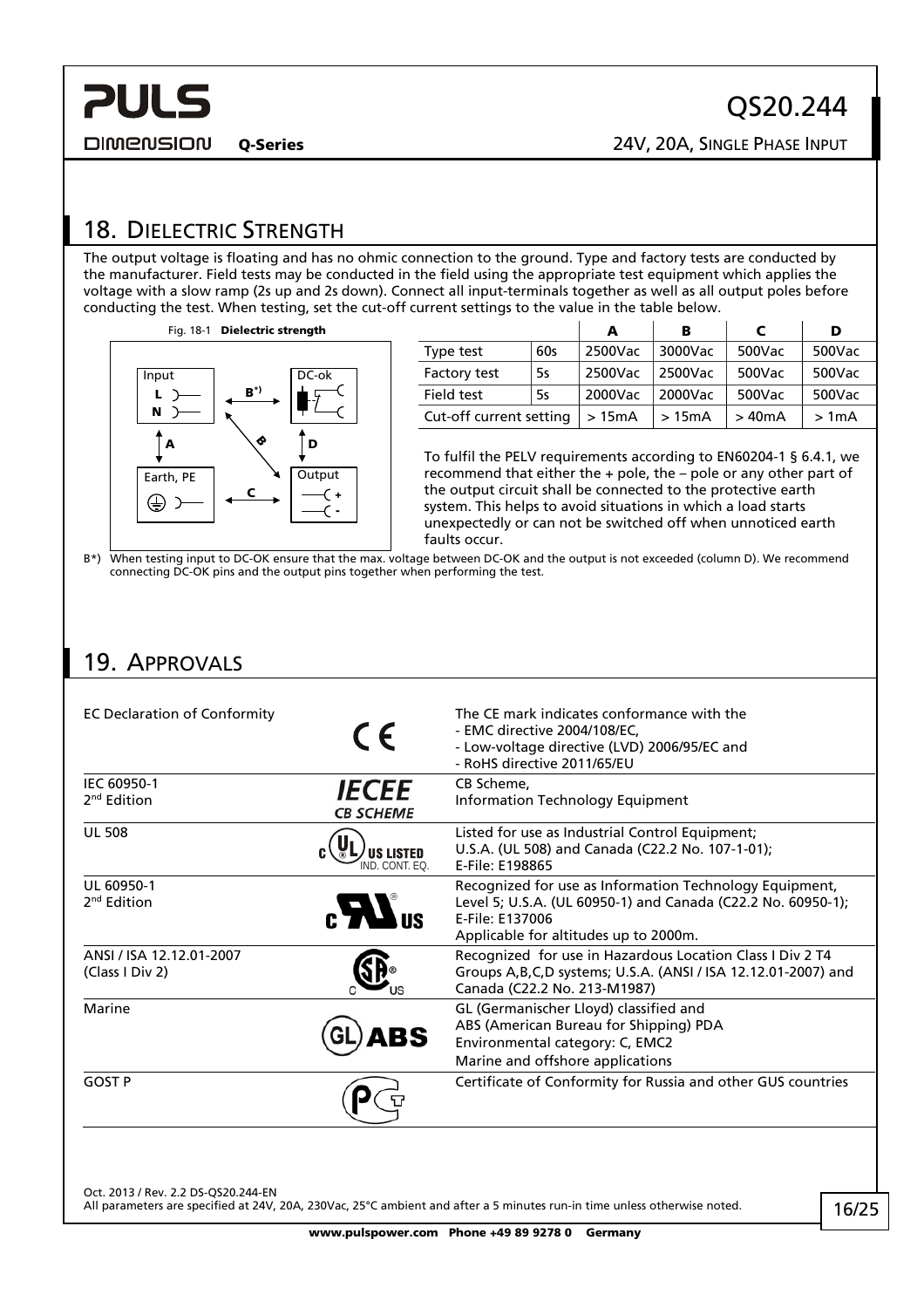<span id="page-16-0"></span>**DIMENSION** 

QS20.244 Q-Series 24V, 20A, SINGLE PHASE INPUT

## 20. PHYSICAL DIMENSIONS AND WEIGHT

| Weight                         | 880a / 1.94lb                                                                                                                                                                                            |
|--------------------------------|----------------------------------------------------------------------------------------------------------------------------------------------------------------------------------------------------------|
| DIN-Rail                       | Use 35mm DIN-rails according to EN 60715 or EN 50022 with a height of 7.5 or 15mm.<br>The DIN-rail height must be added to the unit depth (127mm) to calculate the total required<br>installation depth. |
| <b>Installation Clearances</b> | See chapter 2                                                                                                                                                                                            |



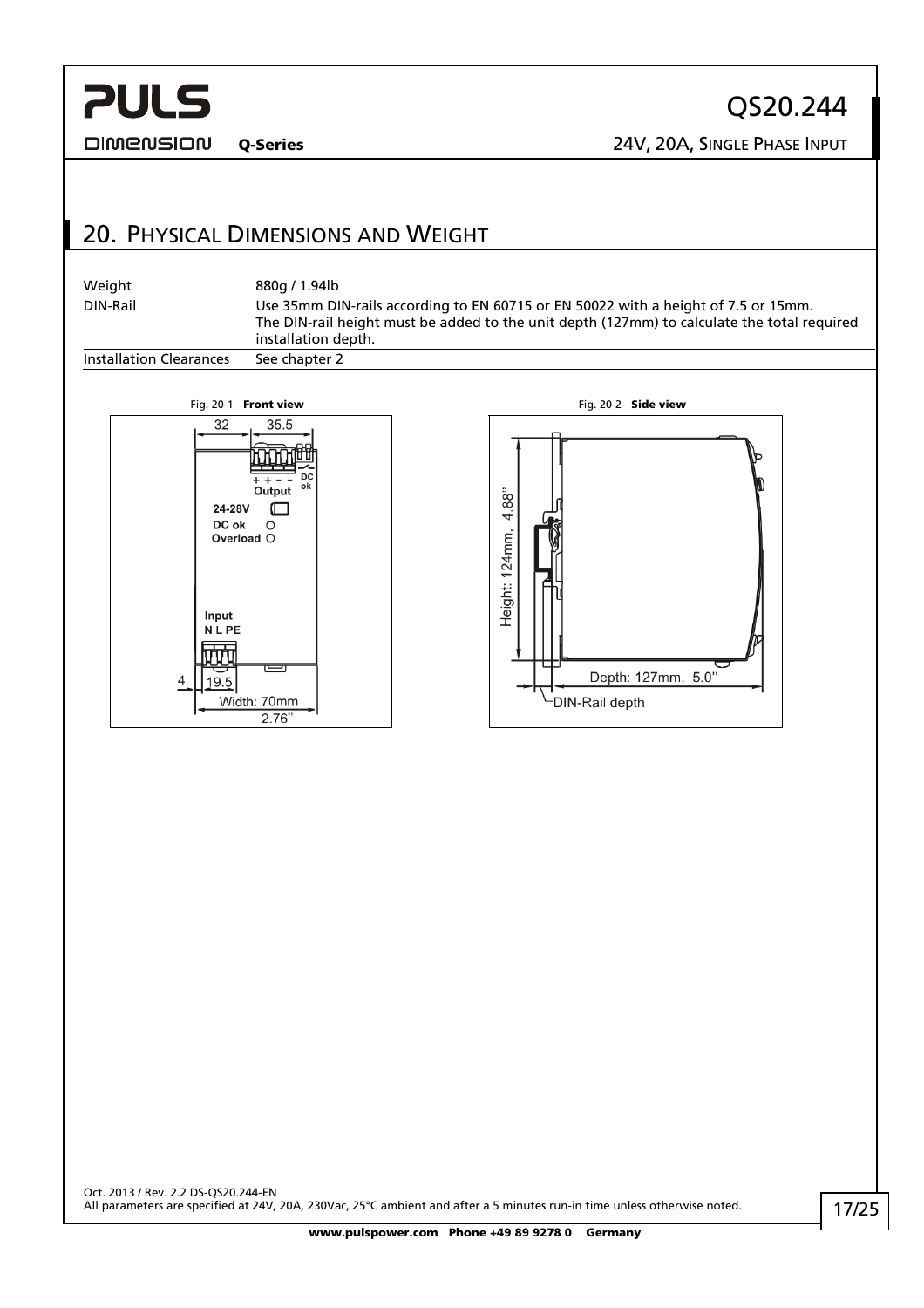<span id="page-17-0"></span>**DIMENSION** 

QS20.244 Q-Series 24V, 20A, SINGLE PHASE INPUT

## 21. ACCESSORIES

### 21.1. ZM1.WALL WALL MOUNTING BRACKET

This bracket is used to mount the power supply onto a flat surface without utilizing a DIN-Rail.



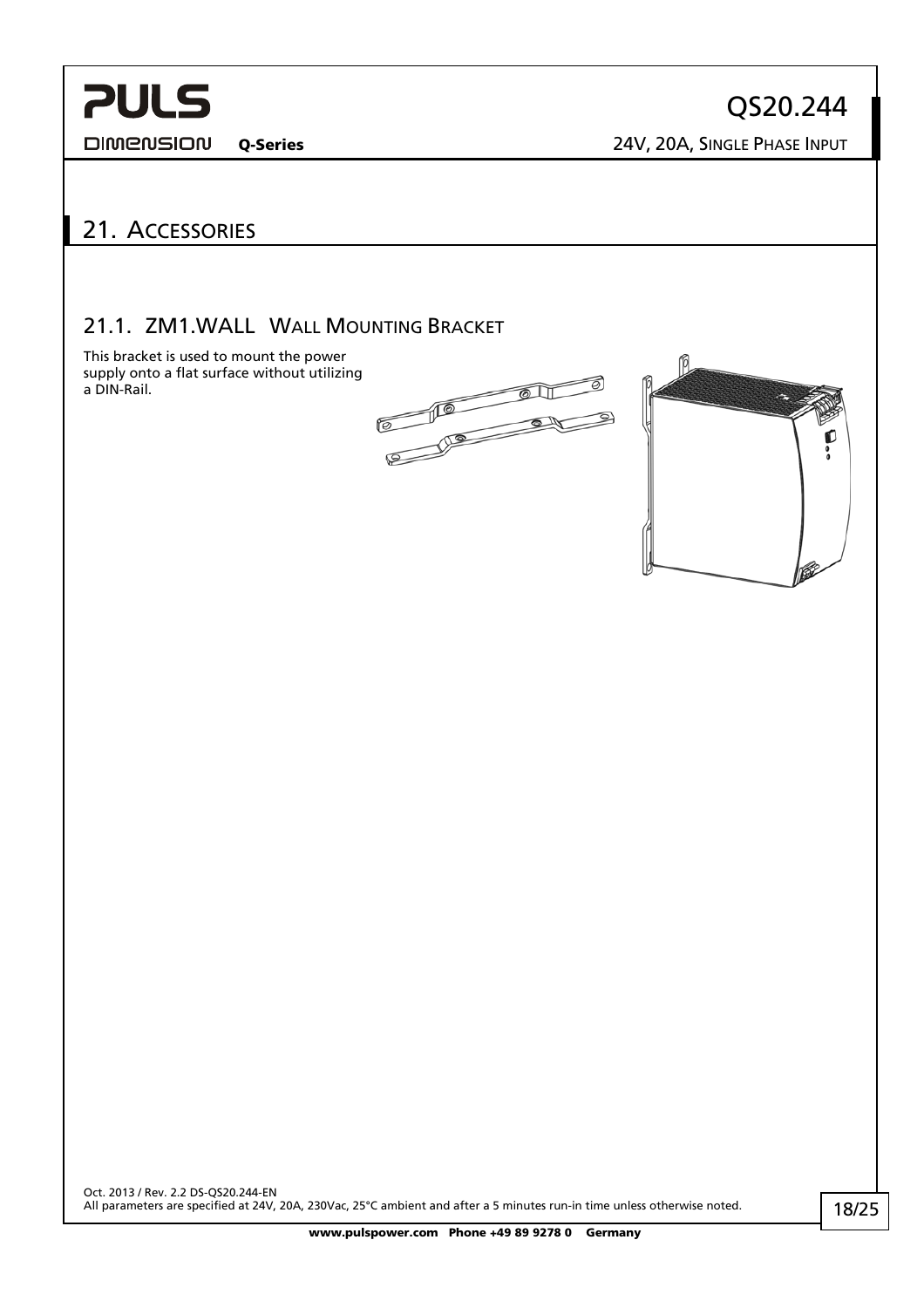<span id="page-18-0"></span>DIMENSION

Q-Series 24V, 20A, SINGLE PHASE INPUT

## 21.2. YR40 REDUNDANCY MODULES

#### YR40.242 – (2x 20A Inputs, 1x 40A output)



The YR40.242 is equipped with two input channels, which are individually decoupled by utilizing mosfet technology. Using mosfets instead of diodes reduces the heat generation and the voltage drop between input and output. The YR40.242 does not require an additional auxiliary voltage and is self-powered even in case of a short circuit across the output. Due to the low power losses, the unit is very slender and only requires 46mm width on the DIN-rail.

#### YR40.245 – (1x 40A input, 1x 40A output)



The YR40.245 is a 40A single channel redundancy module, which is equipped with a plug connector on the output. The plug connector allows replacing the power supply or the redundancy module while the system is running. The plug connector avoids that the output wires can touch and short the load circuit.

The YR40.245 is very slender and only requires 46mm width on the DIN-rail. It also utilizes mosfet technology instead of diodes for low heat generation and a minimal voltage drop between input and output. It does not require an additional auxiliary voltage and is selfpowered even in case of a short circuit across the output.

Fig. 21-1 Typical 1+1 Redundant configuration for 20A with a dual redundancy module







Oct. 2013 / Rev. 2.2 DS-QS20.244-EN All parameters are specified at 24V, 20A, 230Vac, 25°C ambient and after a 5 minutes run-in time unless otherwise noted.

www.pulspower.com Phone +49 89 9278 0 Germany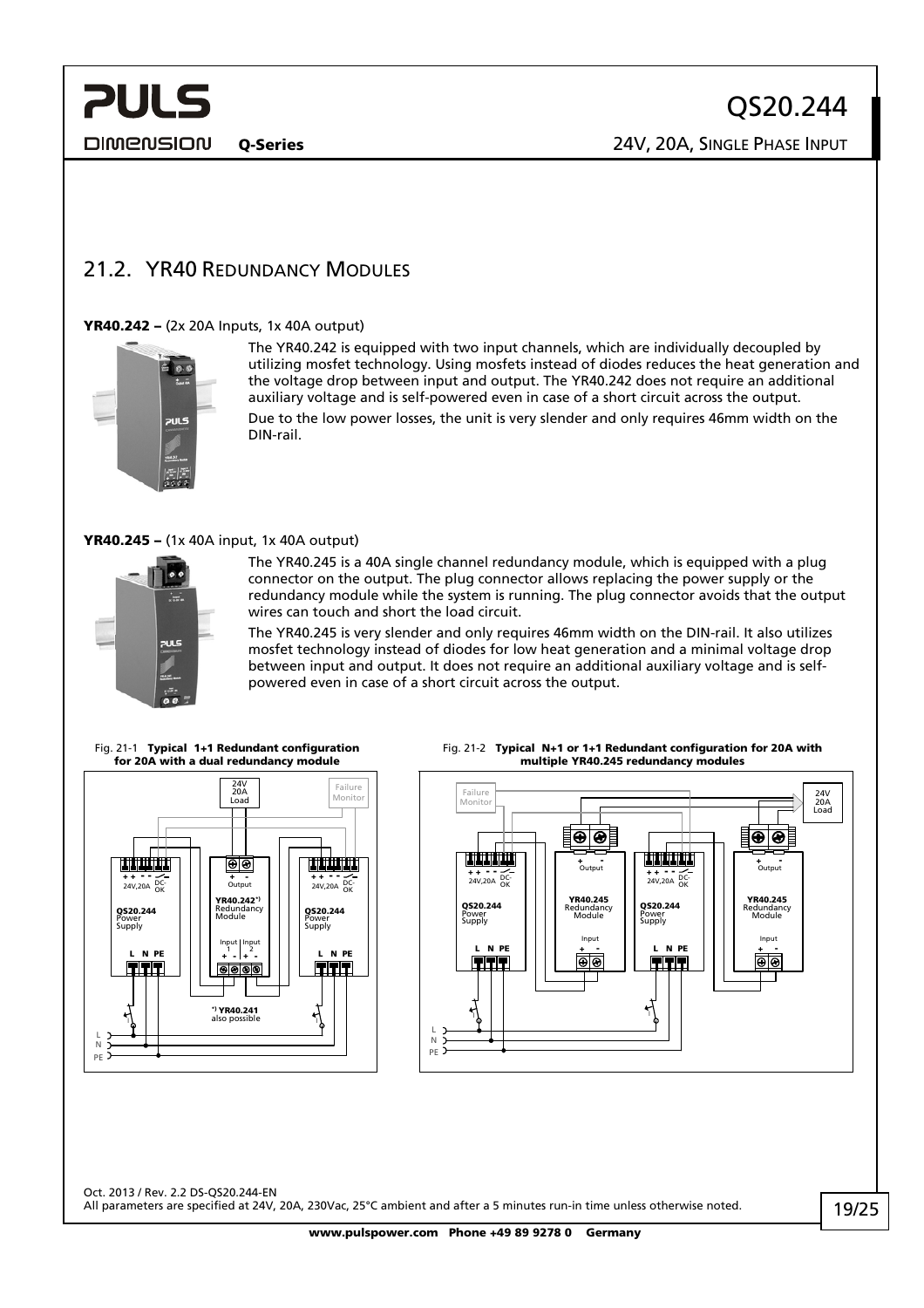<span id="page-19-0"></span>**DIMENSION** 

Q-Series 24V, 20A, SINGLE PHASE INPUT

## 22. APPLICATION NOTES

### <span id="page-19-1"></span>22.1. REPETITIVE PULSE LOADING

Typically, a load current is not constant and varies over time. This power supply is designed to support loads with a higher short-term power demand (=BonusPower®). The short-term duration is hardware controlled by an output power manager and is available on a repeated basis. If the BonusPower® load lasts longer than the hardware controller allows it, the output voltage will dip and the next BonusPower® is available after the BonusPower® recovery time (see chapter [6\)](#page-5-1) has elapsed.

To avoid this, the following rules must be met:

- a) The power demand of the pulse must be below 150% of the nominal output power.
- b) The duration of the pulse power must be shorter than the allowed BonusPower<sup>®</sup> time. (see output section)
- c) The average (R.M.S.) output current must be below the specified continuous output current. If the R.M.S. current is higher, the unit will respond with a thermal shut-down after a period of time. Use the
	- maximum duty cycle curve [\(Fig. 22-2\)](#page-19-2) to check if the average output current is below the nominal current.

<span id="page-19-2"></span>

Example: A load is powered continuously with 240W (= 50% of the rated output load). From time to time a peak power of 720W (= 150% of the rated output load) is needed for 1 second.

The question is: How often can this pulse be supplied without overloading the power supply?

- Make a vertical line at P<sub>PEAK</sub> = 150% and a horizontal line where the vertical line crosses the P<sub>0</sub> = 50% curve. Read the max. duty cycle from the duty cycle-axis  $(= 0.37)$
- Calculate the required pause (base load) length  $T_0$ :
- Result: The required pause length  $= 1.7s$
- Max. repetition rate = pulse +pause length =  $2.7s$

$$
T_0 = \frac{T_{\text{peak}} - (D_{\text{uty}}C_{\text{ycle}} \times T_{\text{peak}})}{D_{\text{uty}}C_{\text{ycle}}} = \frac{1s - (0.37 \times 1s)}{0.37} = 1.7s
$$

#### More examples for pulse load compatibility:

| PPEAK | P <sub>0</sub> | PEAK | $\mathbf{1} \mathbf{0}$ | PPEAK | P <sub>0</sub> | <b>PEAK</b> | Τo      |
|-------|----------------|------|-------------------------|-------|----------------|-------------|---------|
| 720W  | 480W           | 1s   | >25s                    | 720W  | 240W           | 0.1s        | >0.16s  |
| 720W  | 0W             | 1s   | >1.3s                   | 720W  | 240W           | 1s          | $>1.6s$ |
| 600W  | 240W           | 1s   | > 0.75s                 | 720W  | 240W           | 3s          | >4.9s   |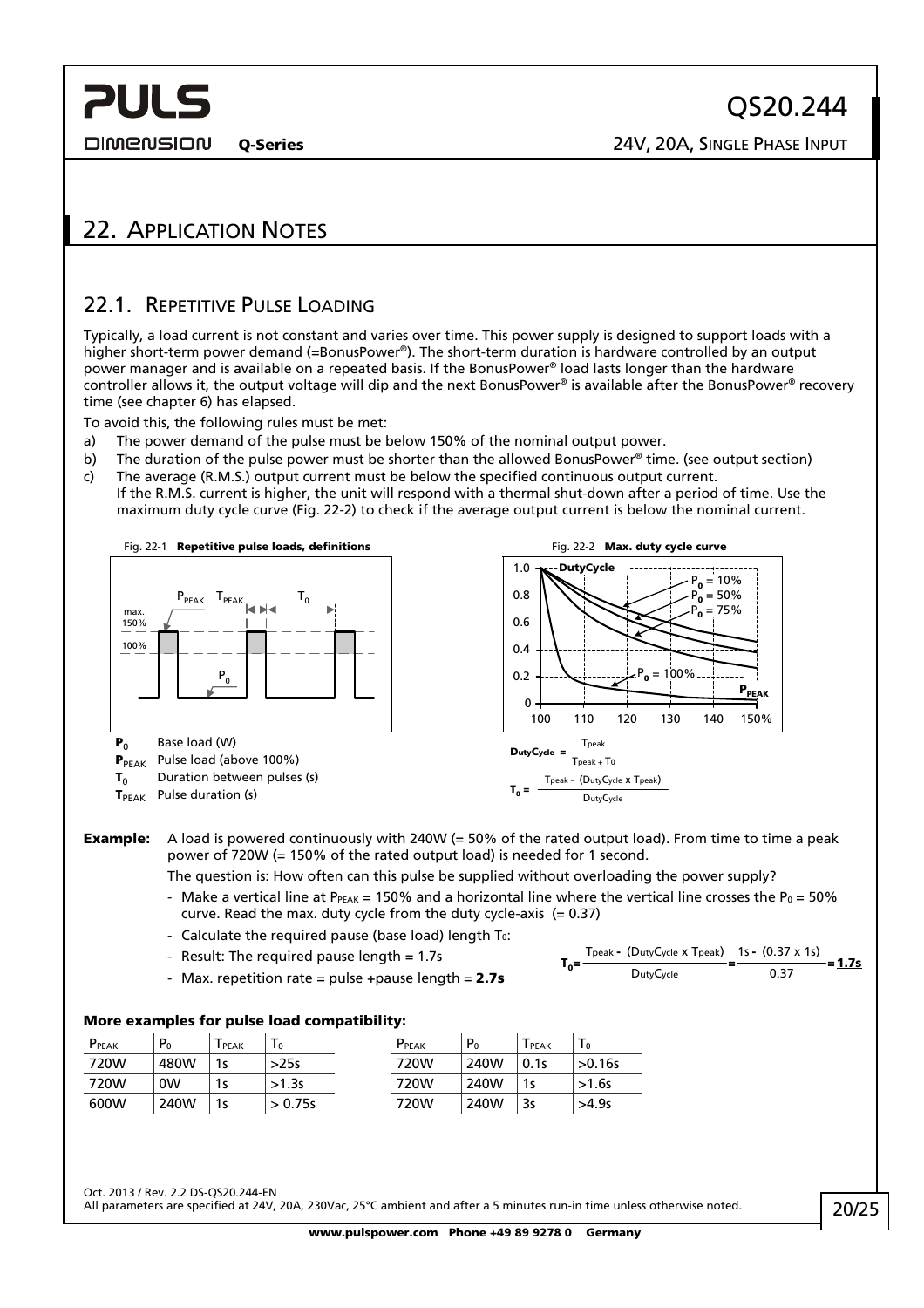<span id="page-20-0"></span>**PULS DIMENSION** 

Output Voltage

 $16V$ 

**Output Current** 

## <span id="page-20-1"></span>22.2. PEAK CURRENT CAPABILITY

Solenoids, contactors and pneumatic modules often have a steady state coil and a pick-up coil. The inrush current demand of the pick-up coil is several times higher than the steady-state current and usually exceeds the nominal output current (including the PowerBoost). The same situation applies when starting a capacitive load.

Branch circuits are often protected with circuit breakers or fuses. In case of a short or an overload in the branch circuit, the fuse needs a certain amount of over-current to trip or to blow. The peak current capability ensures the safe operation of subsequent circuit breakers.

Assuming the input voltage is turned on before such an event, the built-in large sized output capacitors inside the power supply can deliver extra current. Discharging this capacitor causes a voltage dip on the output. The following two examples show typical voltage dips:





Peak load 40A (resistive) for 50ms Output voltage dips from 24V to 20V.

Peak load 100A (resistive) for 5ms Output voltage dips from 24V to 16V.

Please note: The DC-OK relay triggers when the voltage dips more than 10% for longer than 1ms.

## 22.3. BACK-FEEDING LOADS

Loads such as decelerating motors and inductors can feed voltage back to the power supply. This feature is also called return voltage immunity or resistance against Back- E.M.F. (Electro Magnetic Force).

This power supply is resistant and does not show malfunctioning when a load feeds back voltage to the power supply. It does not matter whether the power supply is on or off.

The maximum allowed feed-back-voltage is 34Vdc. The absorbing energy can be calculated according to the built-in large sized output capacitor which is specified in chapter [6](#page-5-1).

### <span id="page-20-2"></span>22.4. EXTERNAL INPUT PROTECTION

The unit is tested and approved for branch circuits up to 20A. An external protection is only required if the supplying branch has an ampacity greater than this. Check also local codes and local requirements. In some countries local regulations might apply.

If an external fuse is necessary or utilized, minimum requirements need to be considered to avoid nuisance tripping of the circuit breaker. A minimum value of 10A B- or 6A C-Characteristic breaker should be used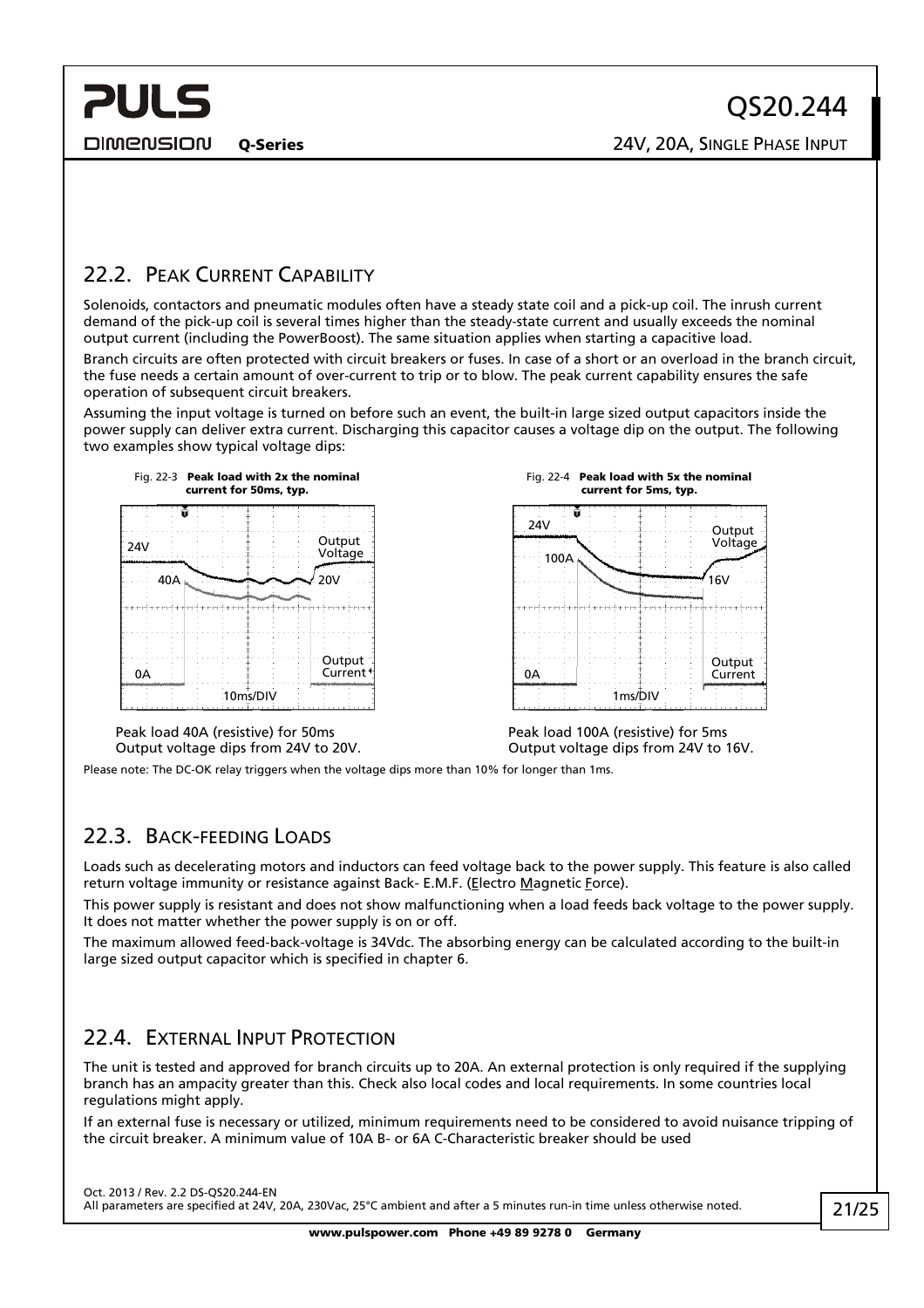## <span id="page-21-0"></span>22.5. CHARGING OF BATTERIES

The power supply can be used to charge lead-acid or maintenance free batteries. (Two 12V batteries in series) Instructions for charging batteries:

a) Set output voltage (measured at no load and at the battery end of the cable) very precisely to the end-of-charge voltage.

| End-of-charge voltage | 27.8V          | 27.5V          | 27.15V         | 26.8V           |
|-----------------------|----------------|----------------|----------------|-----------------|
| Battery temperature   | $10^{\circ}$ C | $20^{\circ}$ C | $30^{\circ}$ C | 40 $^{\circ}$ C |

- b) Use a 30A or 32A circuit breaker (or blocking diode) between the power supply and the battery.
- c) Ensure that the output current of the power supply is below the allowed charging current of the battery.
- d) Use only matched batteries when putting 12V types in series.
- e) The return current to the power supply (battery discharge current) is typ. 9mA when the power supply is switched off (except in case a blocking diode is utilized).

### 22.6. OUTPUT CIRCUIT BREAKERS

Standard miniature circuit breakers (MCB's or UL1077 circuit breakers) are commonly used for AC-supply systems and may also be used on 24V branches.

MCB's are designed to protect wires and circuits. If the ampere value and the characteristics of the MCB are adapted to the wire size that is used, the wiring is considered as thermally safe regardless of whether the MCB opens or not.

To avoid voltage dips and under-voltage situations in adjacent 24V branches which are supplied by the same source, a fast (magnetic) tripping of the MCB is desired. A quick shutdown within 10ms is necessary corresponding roughly to the ride-through time of PLC's. This requires power supplies with high current reserves and large output capacitors. Furthermore, the impedance of the faulty branch must be sufficiently small in order for the current to actually flow. The best current reserve in the power supply does not help if Ohm's law does not permit current flow. The following table has typical test results showing which B- and C-Characteristic MCBs magnetically trip depending on the wire cross section and wire length.



\*) Don't forget to consider twice the distance to the load (or cable length) when calculating the total wire length (+ and – wire).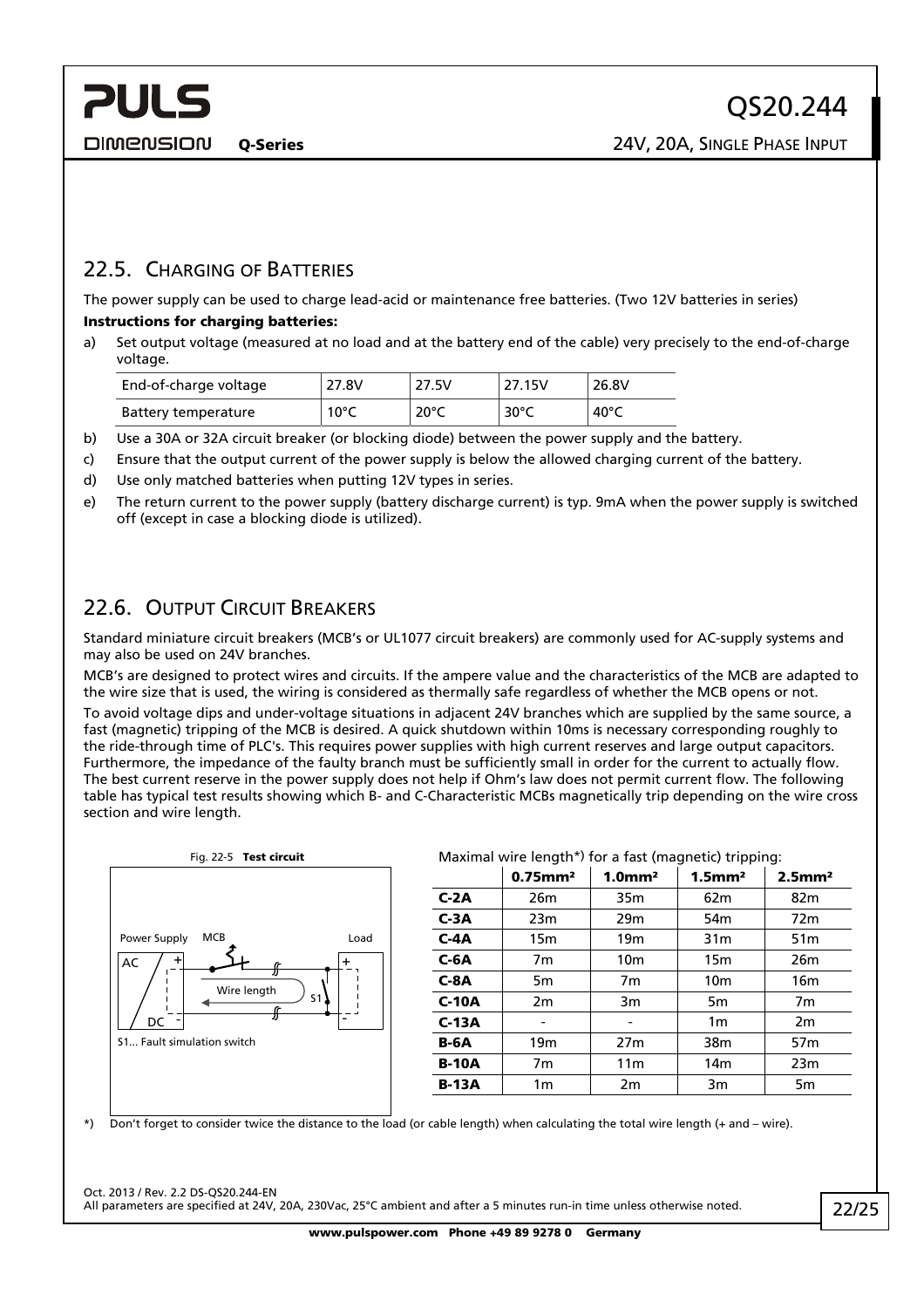**DIMENSION** 

<span id="page-22-0"></span>**PULS** 

Q-Series 24V, 20A, SINGLE PHASE INPUT

### <span id="page-22-1"></span>22.7. PARALLEL USE TO INCREASE OUTPUT POWER

Power supplies from the same series (Q-Series) can be paralleled to increase the output power. The output voltage shall be adjusted to the same value (±100mV) with the same load conditions on all units, or the units can be left with the factory settings.

If more than three units are connected in parallel, a fuse or circuit breaker with a rating of 30A or 32A is required on each output. Alternatively, a diode or redundancy module can also be utilized.

Keep an installation clearance of 15mm (left / right) between two power supplies and avoid installing the power supplies on top of each other. Do not

use power supplies in parallel in mounting orientations other than the standard mounting orientation (input terminals on bottom and output terminals on the top of the unit) or in any other condition where a derating of the output current is required (e.g. altitude, above 60°C, …).

Pay attention that leakage current, EMI, inrush current, harmonics will increase when using multiple power supplies.

### 22.8. PARALLEL USE FOR REDUNDANCY

Power supplies can be paralleled for redundancy to gain higher system availability. Redundant systems require a certain amount of extra power to support the load in case one power supply unit fails. The simplest way is to put two power supplies in parallel. This is called a 1+1 redundancy. In case one power supply unit fails, the other one is

automatically able to support the load current without any interruption. Redundant systems for a higher power demand are usually built in a N+1 method. E.g. five power supplies, each rated for 20A are paralleled to build a 80A redundant system. For N+1 redundancy the same restrictions apply as for increasing the output power, see also section [22.7](#page-22-1).

Please note: This simple way to build a redundant system does not cover failures such as an internal short circuit in the secondary side of the power supply. In such a case, the defective unit becomes a load for the other power supplies and the output voltage can not be maintained any more. This can be avoided by utilizing decoupling diodes or Mosfets, which are included in the redundancy module YR40.241 or YR40.242.

Recommendations for building redundant power systems:

- a) Use separate input fuses for each power supply.
- b) Monitor the individual power supply units. Therefore, use the DC-OK relay contact of the QS20 power supply.
- c) It is desirable to set the output voltages of all units to the same value ( $\pm$  100mV) or leave it at the factory setting.



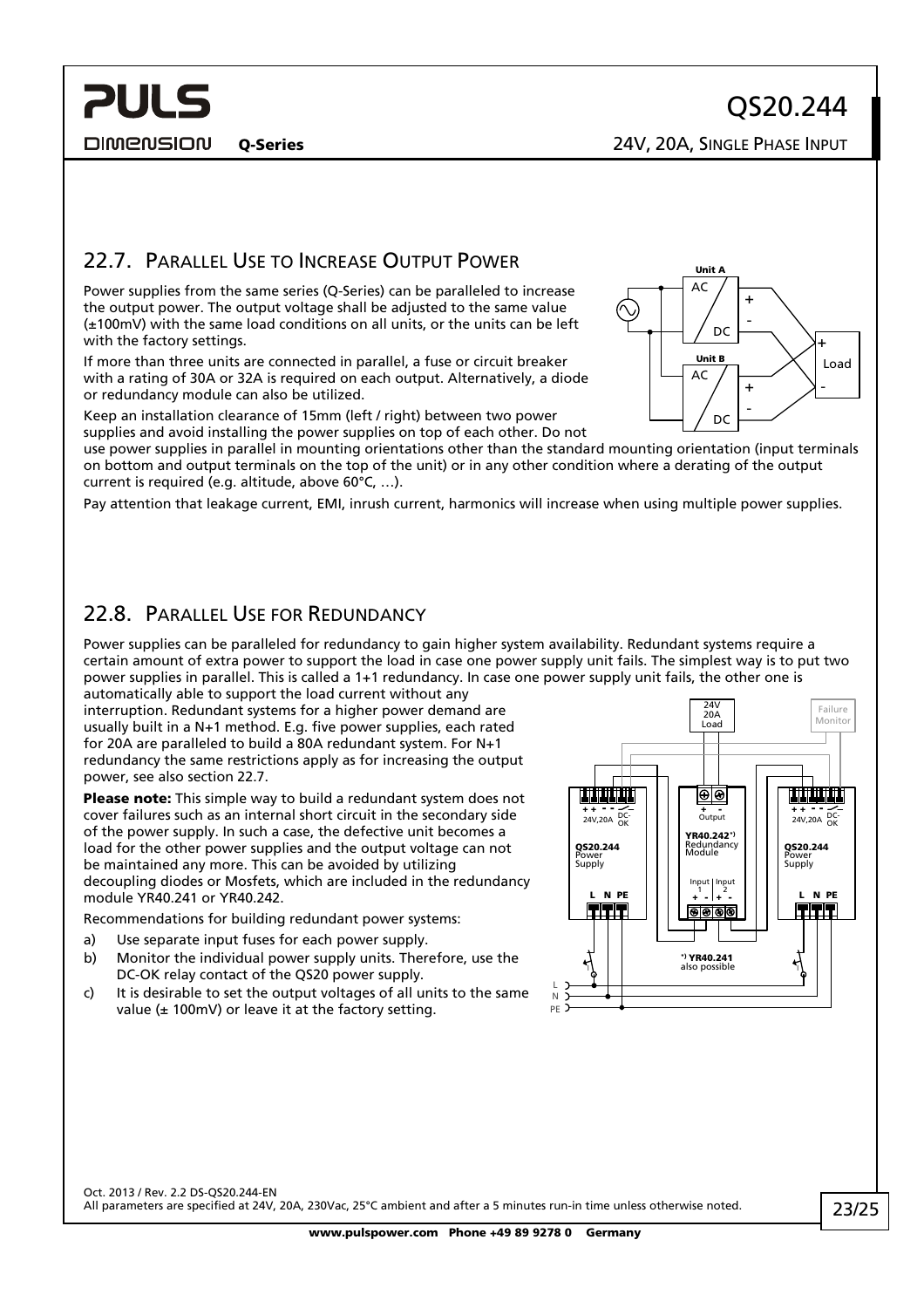Q-Series 24V, 20A, SINGLE PHASE INPUT

## <span id="page-23-0"></span>22.9. SERIES OPERATION

Power supplies of the same type can be connected in series for higher output voltages. It is possible to connect as many units in series as needed, providing the sum of the output voltage does not exceed 150Vdc. Voltages with a potential above 60Vdc are not SELV any more and can be dangerous. Such voltages must be installed with a protection against touching.

Earthing of the output is required when the sum of the output voltage is above 60Vdc.

Avoid return voltage (e.g. from a decelerating motor or battery) which is applied to the output terminals.

Keep an installation clearance of 15mm (left / right) between two power supplies and avoid installing the power supplies on top of each other. Do not use power supplies in series in mounting orientations other than the standard mounting orientation (input terminals on bottom and output terminals on the top of the unit).

Pay attention that leakage current, EMI, inrush current, harmonics will increase when using multiple power supplies.

### 22.10. INDUCTIVE AND CAPACITIVE LOADS

The unit is designed to supply any kind of loads, including unlimited capacitive and inductive loads.

### 22.11.OPERATION ON TWO PHASES

The power supply can also be used on two-phases of a three-phase-system. Such a phase-to-phase connection is allowed as long as the supplying voltage is below 240V+15%. Use a fuse or a circuit breaker to protect the N input. The N input is internally not protected and is in this case connected to a hot wire. Appropriate fuses or circuit breakers are specified in section [22.4](#page-20-2) "External Input Protection".



### 22.12.USE IN A TIGHTLY SEALED ENCLOSURE

When the power supply is installed in a tightly sealed enclosure, the temperature inside the enclosure will be higher than outside. In such situations, the inside temperature defines the ambient temperature for the power supply.

The following measurement results can be used as a reference to estimate the temperature rise inside the enclosure.

The power supply is placed in the middle of the box, no other heat producing items are inside the box

| Enclosure:                            | Rittal Typ IP66 Box PK 9522 100, plastic, 254x180x165mm                                       |
|---------------------------------------|-----------------------------------------------------------------------------------------------|
| Load:                                 | 24V, 16A; $(=80\%)$ load is placed outside the box                                            |
| Input:                                | 230Vac                                                                                        |
| Temperature inside enclosure:         | 48.2 $\degree$ C (in the middle of the right side of the power supply with a distance of 2cm) |
| Temperature outside enclosure: 24.7°C |                                                                                               |
| Temperature rise:                     | 23.5K                                                                                         |